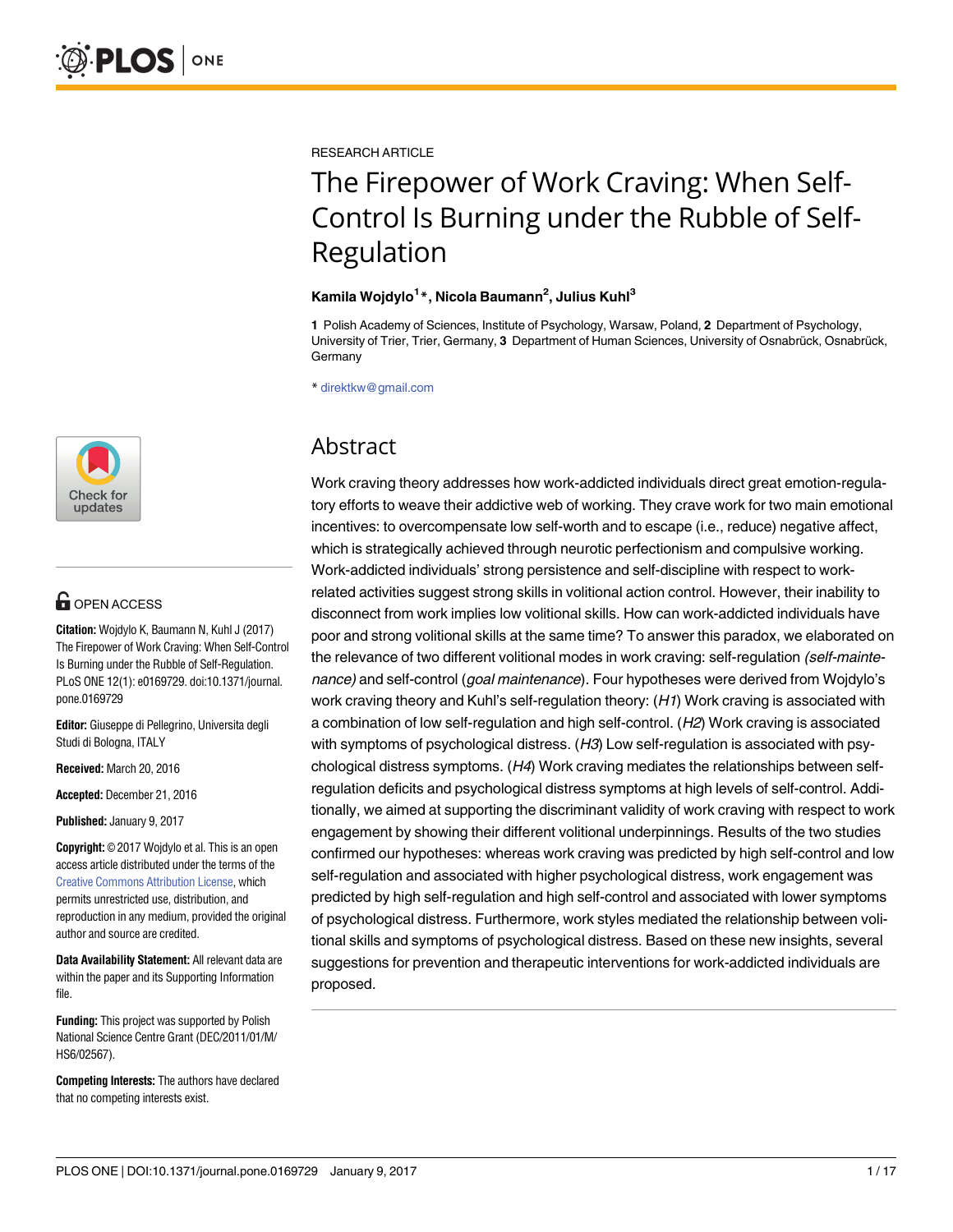# <span id="page-1-0"></span>**Introduction**

Work-addicted individuals–so called workaholics–experience that they are only really "alive", when working  $(e.g., [1], [2])$  $(e.g., [1], [2])$  $(e.g., [1], [2])$  $(e.g., [1], [2])$  $(e.g., [1], [2])$ . This situation indicates the essence of a craving desire for work. Intensive working is the main strategy available for work-addicted individuals to feel alive. Thus, work-addicted individuals' sense of self is contingent on their persistent working. This suggests that work-addicted individuals have rather low skills in volitional action control. At the same time, however, work-addicted people's high persistence and self-discipline when performing work-related activities suggest strong skills in volitional action control. To solve this paradox, we take an action control perspective on work craving that differentiates two types of volitional action control: self-regulation and self-control. We integrate both theoretical approaches in order to derive our hypotheses.

## Work Craving

Researchers have traditionally portrayed workaholism as a phenomenon that manifests almost entirely in obsessive-compulsive symptoms: obsessive thinking about work (intrusive thoughts that, for example, address the need to work, feeling that the job was not finishes, worry about not meeting a deadline) and a compulsive pattern of working behavior both behavioral and mental (e.g., [[1](#page-14-0)], [[2](#page-14-0)], [[3](#page-14-0)]). By contrast, other scholars (e.g., [[4](#page-14-0)]) argued that workaholism is an addiction disorder. Indeed, work-addicted individuals continue to engage in the same behavior (working) despite persistent adverse consequences. Moreover, in response to leisure time, they exhibit similar symptoms of withdrawal (including craving, restlessness, irritability, or exhaustion) as individuals who meet the criteria for addictive disorders, recognized by the APA (DSM-V, [[5\]](#page-14-0)). Like substance-addicted individuals, work-addicted individuals also develop a tolerance for the rewards of addictive means (work) manifested by a need for markedly increased amounts of their intoxicant (work) to achieve a desired effect [\[6](#page-14-0)]. There is evidence that behavioral addictions and substance addictions both share the same association with changes in the neural pathway of the reward system in the brain ([\[7](#page-14-0)], [\[8](#page-14-0)]) as well as with neurocognitive deficits, like those in executive functioning [[9](#page-14-0)].

The theory of work craving, recently developed by Wojdylo [[10](#page-14-0)], [[11](#page-14-0)], tries to reconcile the seemingly contradictory positions regarding the obsessive-compulsive versus addictive nature of workaholism. Specifically, in contrast to previous theories of workaholism (e.g., [[1\]](#page-14-0), [[12](#page-14-0)], [\[13\]](#page-14-0)), it emphasizes the importance of a synthesis of obsessive-compulsive and *addictive* elements for better understanding the nature of work addiction. According to work craving theory ([\[10\]](#page-14-0), [\[11\]](#page-14-0)), work craving is defined as an *addictive disorder* (work addiction). Consequently, we use the terms "work craving" and "work addiction" interchangeably.

Work craving comprises both mechanisms typical for addiction: *positive reinforcement* as well as *negative reinforcement*. Specifically, the theory assumes that work-addicted persons become pathologically focused on *pursuing reward* from engaging in the behavior of compulsive working and neurotic standards: achieving positive outcomes such as self-worth, and social acceptance (positive reinforcement) and avoiding aversive outcomes such as negative emotions (negative reinforcement). Work-addicted individuals struggle with refraining from the behavior, experience intense craving, and have difficulty resisting; they have limited awareness of the problems that have emerged as a result of their behavioral addiction. Thus, according to the work craving theory, the phenomenon of workaholism is only dysfunctional. There is no functional form of workaholism (for a broader discussion see: [\[14\]](#page-14-0)).

It should be noted that for convenience, we use the terms "work-cravers" and "workaddicted individuals" interchangeably for those individuals scoring relatively high on the Work Craving Scale (WCS), taking into account that the WCS has been analyzed as a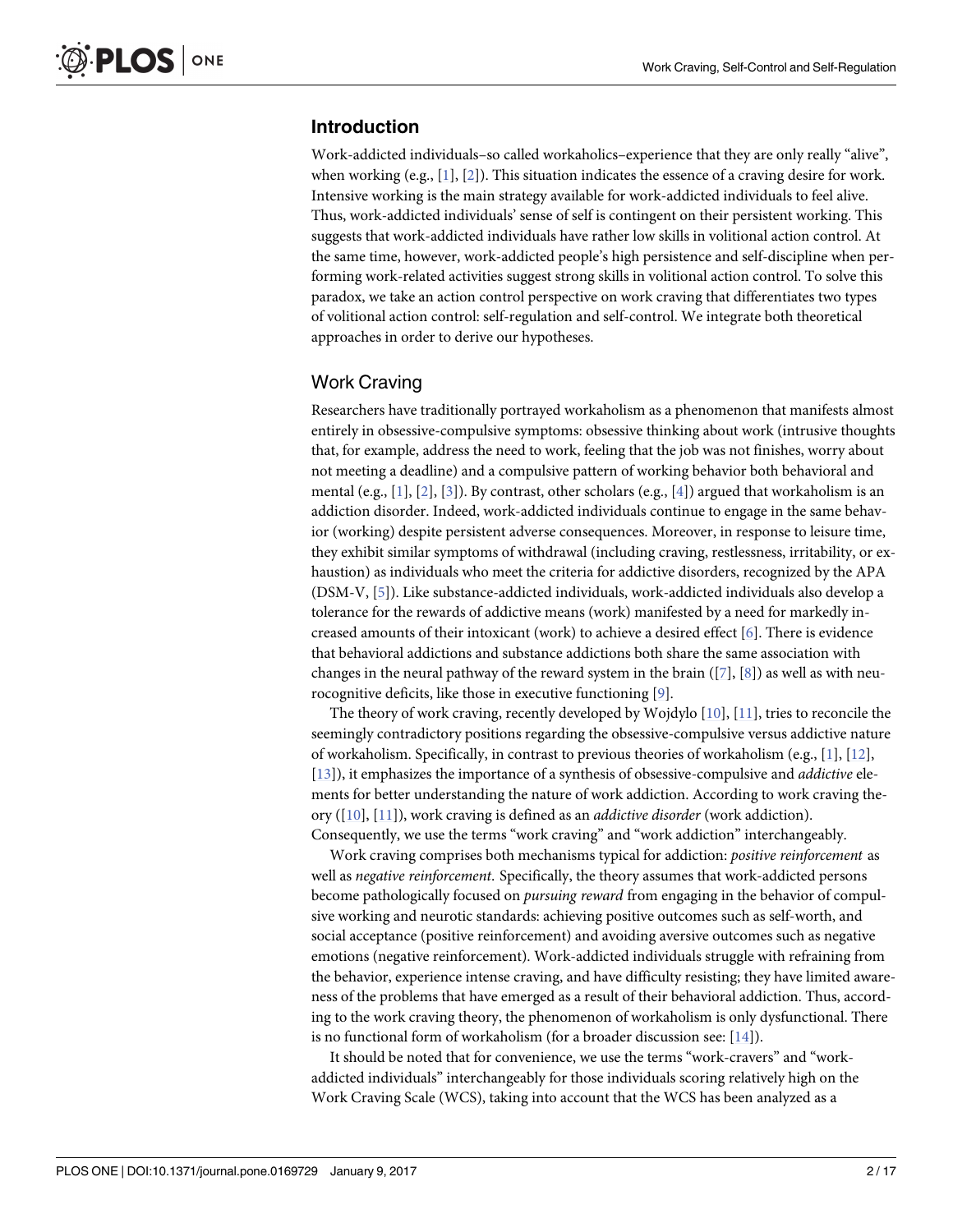<span id="page-2-0"></span>continuous and not as a categorical variable (see:  $[11]$ ,  $[15]$  $[15]$  $[15]$ ,  $[16]$  $[16]$  $[16]$ ). In contrast, we use the term "obsessive-compulsive workers" for individuals scoring relatively high on scales that narrowly measure "workaholism" as an obsessive-compulsive phenomenon. From a work craving perspective  $[10]$ , there are two ways in which compulsive working may support addictive work processes. First, low self-worth and high negative emotions may stimulate individuals to crave an obsessive-compulsive style of working and to strategically persevere in such an action in order to gain overcompensation of low self-worth and sustain emotional escape from negative symptoms. Second, low self-worth may guide individuals to crave very high, unrealistic standards of achievement (neurotic perfectionism) and strategically persevere in such an action in order to gain overcompensation of low self-worth and sustain emotional escape from negative symptoms.

Wojdylo et al. [[11](#page-14-0)] provided empirical evidence for the craving/addictive nature of workaholism. The findings showed that work craving comprises four empirically distinct dimensions: (1) obsessive-compulsive desire for work (obsessive thinking and compulsive working); two hedonic symptoms including (2) overcompensation of low self-worth resulting from overworking, and (3) escape from negative affect (emotional relief) and withdrawal symptoms (e.g., restlessness, irritability, or exhaustion); as well as the cognitive symptom (4) neurotic perfectionism.

There is also growing empirical evidence that work craving is embedded in a meaningful nomological network of related constructs and not conducive to health and well-being. For instance, work craving correlates positively with rumination, depression, and burnout as well as negatively with self-esteem and health [\[11\]](#page-14-0), [\[15\]](#page-14-0). Recent results also confirm the detrimental effect of work craving on health in a longitudinal design [\[16\]](#page-14-0). It is therefore important to understand how work-addicted individuals regulate their unhealthy work style and what factors influence their "success" in doing so. A rather unexplored but important issue is how selfregulatory competencies are related with work craving (vs. work engagement) and, in turn, health problems. In studies where "workaholism" was measured only as an obsessive-compulsive phenomenon (and not as work addiction), subjective work experiences indicate that obsessive-compulsive workers and engaged workers both tend to work excessively hard (behavioral component) (e.g., [\[17\]](#page-14-0)). However, their respective work styles serve different overarching purposes. Whereas obsessive-compulsive workers are driven to work by strong obsessive self-imposed demands they cannot resist (i.e., adopt external standards of self-worth and social approval without fully identifying with them; *introjected regulation*), engaged employees are working under the influence of intrinsic motivation, a positive connection with work, and the ability to deal with the demands of their jobs (i.e., engage in an activity for its own sake and act with a full sense of volition; *autonomous regulation*) [\[17\]](#page-14-0).

According to work craving theory, the emotion regulatory strategies of work cravers (i.e., the desire for self-worth compensatory incentives through overworking and the desire to escape from negative emotions) imply that work craving should derive from low rather than high self-regulatory competencies. Indeed, Wojdylo, et al. [\[9](#page-14-0)] found that work cravers have deficits in self-regulating affect, whereas engaged workers have high competencies in self-regulating their emotions. Specifically, whereas work craving was related to a low ability to downregulate negative emotions and to poor health, work engagement correlated with the high ability to up-regulate positive emotions and to good health [\[9](#page-14-0)]. Importantly, a longitudinal study confirmed that deficits in self-regulation of emotions influence work craving and, in turn, the symptoms of psychological distress [\[16\]](#page-14-0).

These findings imply that work craving and work engagement may be associated with low versus high self-regulation competencies, respectively. This, in turn, inspires the question: How do work cravers manage to initiate and maintain their excessive work activities if they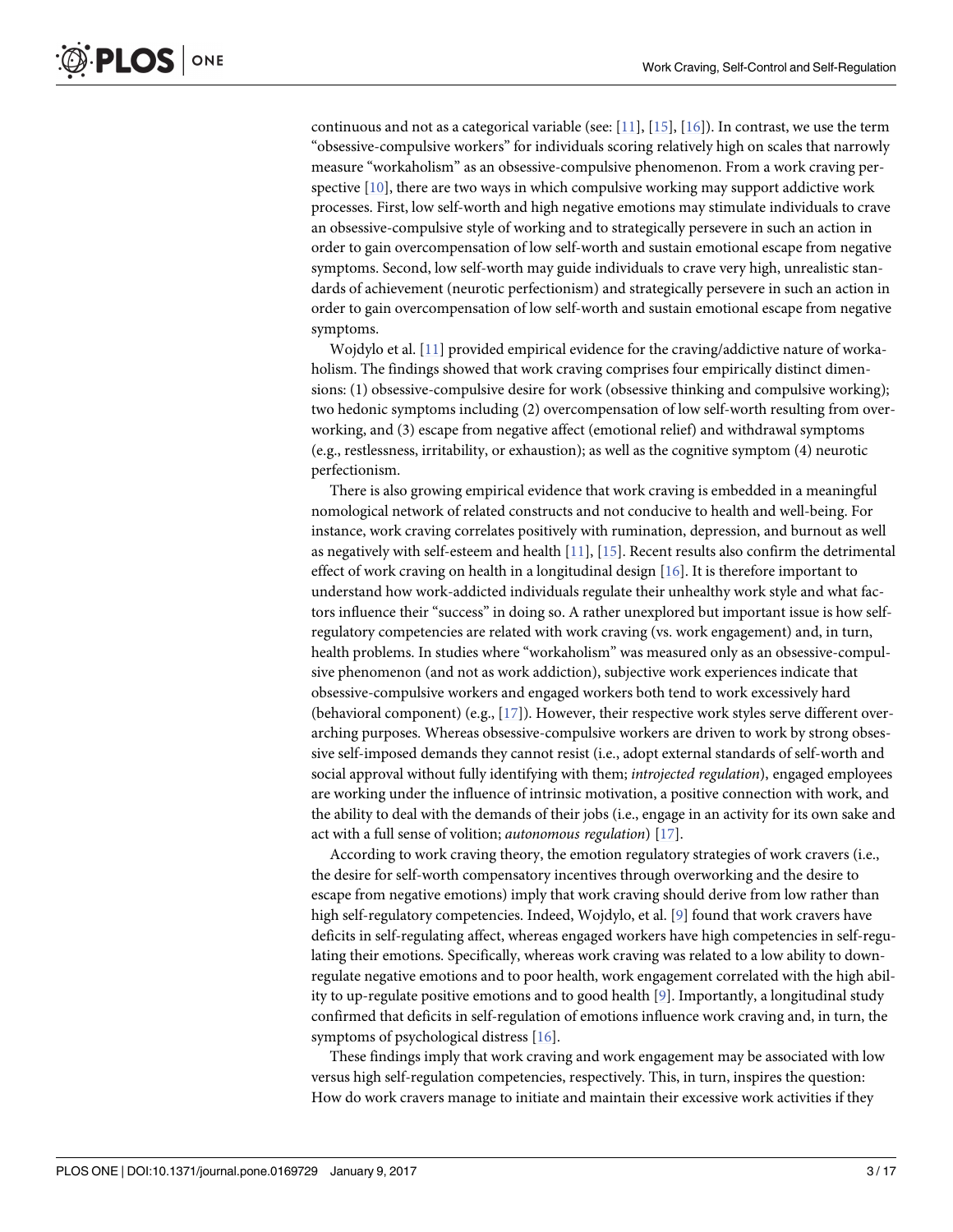<span id="page-3-0"></span>have poor volitional competencies? Their ability to focus on work-related goals suggests that work cravers also have strong volitional competencies.

#### **Self-Regulation and Self-Control**

Kuhl's theory of self-regulation provides a useful framework for understanding the volitional competencies of work cravers [\[18\]](#page-14-0), [\[19\]](#page-14-0), [\[20\]](#page-14-0), [[21](#page-15-0)]. According to self-regulation theory, the various volitional competencies individuals use to regulate their psychological functioning can be grouped into two basic modes of volition: self-regulation and self-control. *Self-regulation* is conceptualized as a "democratic" mode of volition in which individuals form goals in accordance with their needs and preferences (self-determination), regulate emotions in a contextadequate manner (self-motivation and self-relaxation), and flexibly resolve action-related conflicts. It is self-supportive and fosters an overview and integration of own needs, wishes, and goals. *Self-control*, in contrast, is conceptualized as an "authoritarian" mode of volition in which individuals maintain a specific goal by suppressing any tempting alternatives, even if these alternatives are self-congruent. It is self-suppressive, focused on goal maintenance and self-discipline, and supported by high planning abilities for specific action steps.

Whereas self-regulation operates by activating the reward system, identification with goals, and self-motivation through positive emotions (e.g., "I do this because it is important"), selfcontrol operates by activating the punishment system, conscious and depletive efforts, and self-motivation via negative emotions (e.g., "If I don't do this I will feel ashamed") ([\[18\]](#page-14-0), [[19](#page-14-0)]). Consistent with this assumption, Kuhl and Fuhrmann [\[20\]](#page-14-0) show that participants who report high self-regulation in daily life are more efficient in maintaining a healthy diet when rewarding themselves for dietary success (e.g., eating more broccoli and less ice cream) whereas participants high in self-control are more efficient when punishing themselves for dietary failures. This empirical dissociation supports the assumption that self-regulation and self-control are two distinct modes of volition.

Healthy psychological functioning requires both modes because self-regulation and selfcontrol are adaptive under different conditions and have different (dis)advantages [\[22\]](#page-15-0), [[20](#page-14-0)]. Especially the overly strong use of self-control entails a trade-off between short-term benefits such as resistance to temptation and long-term costs such as alienation from own preferences and perseverance of stress [[23](#page-15-0)], [[24](#page-15-0)], [\[25\]](#page-15-0). Self-regulation, in contrast, entails positive shortand long-term effects because it promotes recovery from stress and correlates with fewer reports of psychopathology  $[24]$  $[24]$  $[24]$ ,  $[26]$  $[26]$  $[26]$ . In a study by Forstmeier and Rüddel  $[27]$  $[27]$ , most of the self-regulation competencies correlated negatively with psychopathological measures such as depression as well as neuroticism, social inhibition, and excitability. However, to our knowledge, there is no systematic evaluation of the volitional skills of work-addicted individuals.

# **Integrating Theories of Work Craving and Self-Regulation**

The distinction between self-regulation and self-control helps to resolve the paradox that work cravers have both weak and strong volitional skills at the same time. On the one hand, it can be assumed that work cravers have poor emotion regulation skills and that working hard is their main way of coping with low self-worth and negative feelings (e.g., [[11](#page-14-0)], [\[15\]](#page-14-0)). Our studies showed that work cravers report difficulties with self-relaxation in daily life [\[15\]](#page-14-0). Other studies showed that obsessive-compulsive workers spend more time on work-related activities during the evening than non-obsessive-compulsive workers when experiencing negative emotions at the end of the workday [\[28\]](#page-15-0), [[29](#page-15-0)]. This suggests that work cravers have weak self-regulation (deficits in self-maintenance). On the other hand, it can be assumed that work cravers have high volitional skills because they manage to work excessively hard and show extreme drive in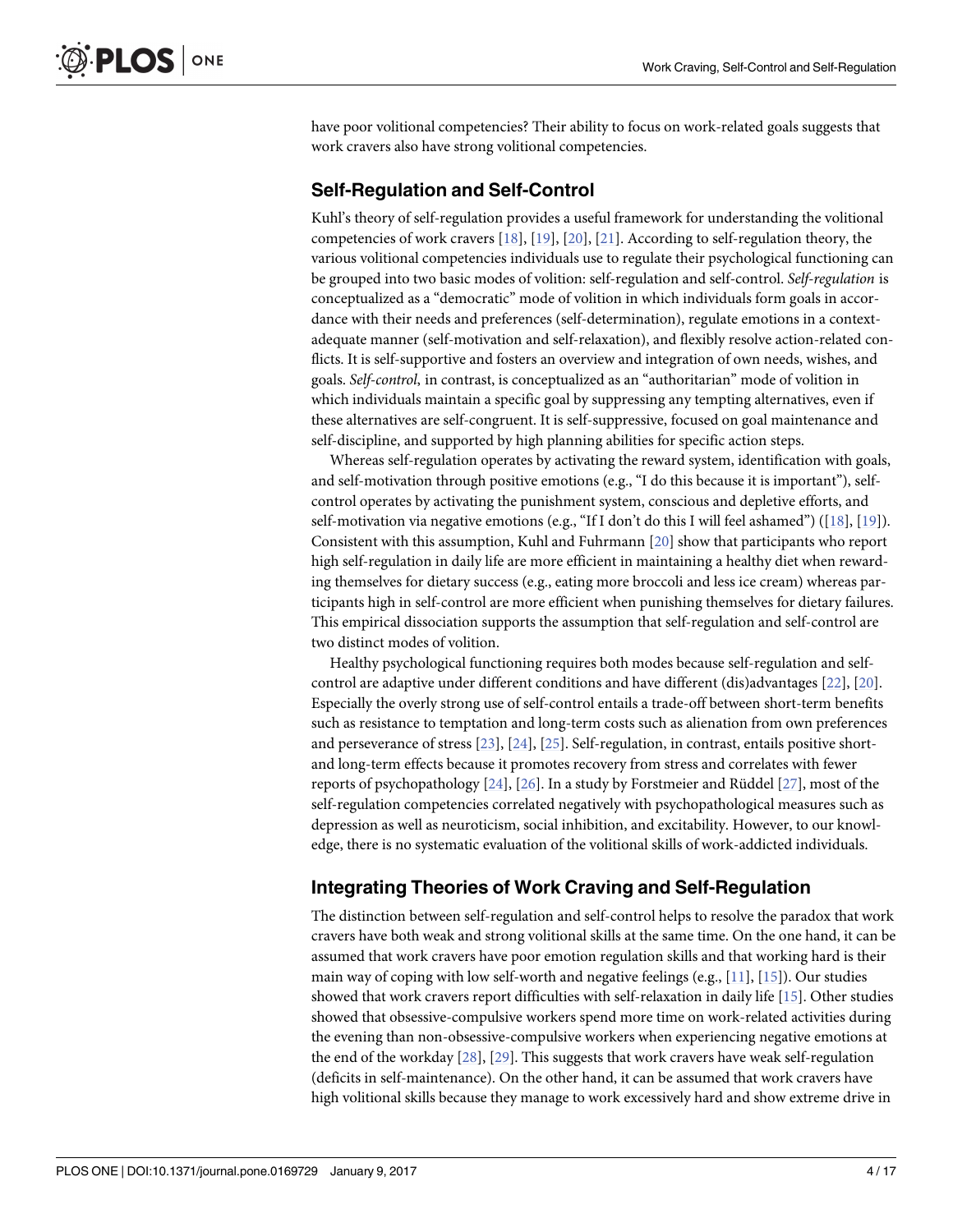<span id="page-4-0"></span>implementing work-related goals–albeit in an obsessive-compulsive manner [[11](#page-14-0)], [[15\]](#page-14-0). The studies showed that obsessive-compulsive workers tend to introject (rather than identify with) external requirements and perform actions in order to avoid guilt and anxiety [\[30\]](#page-15-0). This suggests that work cravers have *strong self-control* and strong activation of the associated punishment system *(competencies in goal maintenance)*. Biebrich and Kuhl [\[31\]](#page-15-0) found the combination of low self-regulation and high self-control to yield coping responses that they consider to refer also to work addicted individuals: high action competence without inner security.

Taken together, we tested the following assumptions: (*H1*) Work craving is associated with low self-regulation and high self-control. (*H2*) Work craving is associated with symptoms of psychological distress. (*H3*) Low self-regulation is associated with symptoms of psychological distress. Because of the mixed effects of self-control—positive short-term effects as well as negative long-term effects of (too much) self-control [[23](#page-15-0)]—, we did not make a prediction about the relationship between self-control and distress symptoms. (*H4*) Consistent with previous findings of Wojdylo and Baumann et al. [\[15\]](#page-14-0) on work craving, we expected work craving to mediate the relationship between volitional skills and distress symptoms. As depicted in Fig 1, we expected a moderated mediation: Work craving mediates the relationship between low self-regulation and distress symptoms at high levels of self-control. We tested our hypotheses in two studies that are part of the Work Craving International Project (WCIP), a cohort research endeavor of Poland and Germany. The goal of the WCIP is to study the new conceptualization of workaholism as work craving and its underlying personality antecedents.

# **Study 1**

#### Participants

Researchers recruited 291 participants who were Polish employees (174 women = 59.79%) in different Polish companies (e.g., employees of business and information technology services, employees of the electric company, teachers, office and administrative workers, etc.). In each of the respective participating companies, about 90–95% of the employees participated. Their mean age was 41 years (range 22–63 years). Most participants held nonmanagerial (77.3%) rather than managerial (22.7%) positions; 75.6% of participants had completed higher education, 22.3% secondary education, and 2.1% vocational education.

## Ethics Statement

We carried out the study procedures in accordance with the Declaration of Helsinki.





doi:10.1371/journal.pone.0169729.g001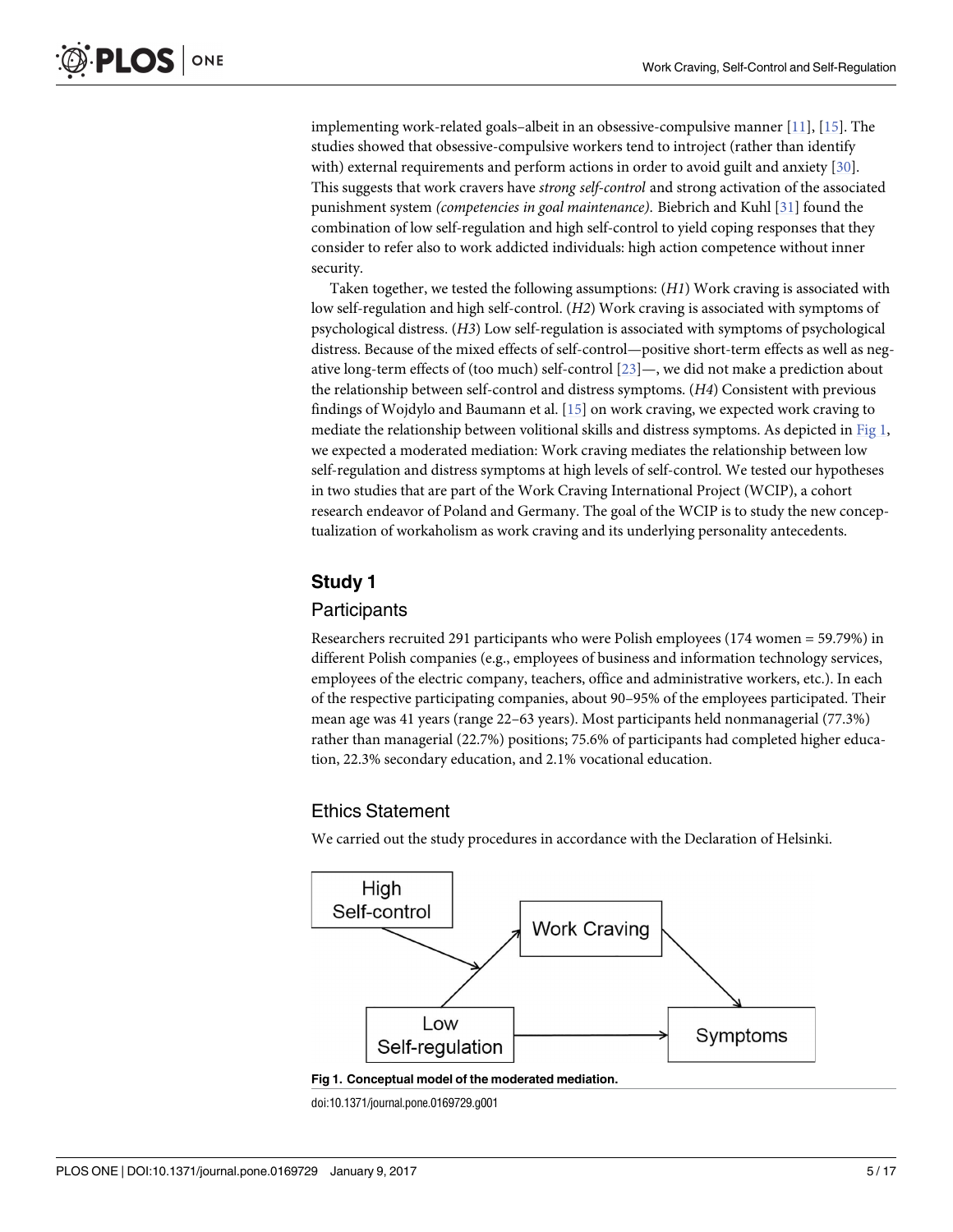<span id="page-5-0"></span>We collected information anonymously and did not have access to identifying participant information. These project studies received approval from the German ethics committee before commencing with the investigations (Aufsichts- und Dienstleistungsdirektion Rheinland-Pfalz: ADD 51 111-32/129-12; Landesbeauftrage für Datenschutz und Informationsfreiheit Rheinland-Pfalz: LfD RLP [6.08.22.001:0363](http://6.08.22.001:0363)). The ethics committee in Poland confirmed that the study met applicable standards for the ethics of experimentation and research integrity.

#### **Materials**

**Self-Regulation and Self-Control.** We used the Polish version of the Volitional Components Inventory (VCI; [[20](#page-14-0)] to assess self-regulation and self-control. The self-regulation scale consists of 12 items (Cronbach's  $\alpha$  = .89, in the present study) covering self-determination (*"I* feel that most of the time I really want to do the things I do"), self-motivation ("When my enthu*siasm drops off*, *I know exactly how to motivate myself again"*), and self-relaxation (*"I know exactly how to decrease my anxiety"*). The self-control scale consists of 8 items (Cronbach's α = .83, in the present study) covering planning abilities (*"Before I approach a new task*, *I usually make a plan first"*) and anxious goal-orientation (*"In order to motivate myself I often imagine what would happen if I didn't finish the task on time"*). Participants rate the extent to which each statement applies to them on a 4-point scale ranging from 1 (*not at all*) to 4 (*completely*). Kuhl and Fuhrmann [[20](#page-14-0)] as well as Fröhlich and Kuhl [\[22\]](#page-15-0) reported extensive research on the reliability and validity of the scales.

**Work craving.** In order to measure work craving, the Polish version of the Work Craving Scale (WCS; [[10](#page-14-0)]) was administered. The questionnaire consists of 28 items (Cronbach's  $\alpha$  = .95, in the present study) covering an obsessive-compulsive desire for work (*"My desire for work overpowers me"*), overcompensation of low self-worth resulting from overworking, (*"Overworking makes me feel important"*), escape from negative affect (emotional relief) and withdrawal symptoms (*"I can relax only if I'm working hard"*), and neurotic perfectionism (*"Even though I perform a task very carefully*, *I feel that it is done not correctly enough*"). Participants indicate to what extent they (dis)agree with each statement on a 7-point scale ranging from 1 (*I completely do not agree)* to 7 (*I completely agree)*. For extensive research on the reliability and validity of the scales, see Wojdylo et al. [[10](#page-14-0)].

**Psychological distress symptoms.** To assess mental health status we used the Polish version of the General Health Questionnaire (GHQ-28; [[32](#page-15-0)]). It consists of 28 items (Cronbach's  $\alpha = .91$ , in the present study) covering somatic symptoms (*"Have you recently felt that you are ill*?*"*), anxiety and insomnia (*"Have you recently lost much sleep over worry*?*"*),social dysfunction (*"Have you recently been taking longer over the things you do*?*"*), and severe depression (*"Have you recently felt that life is not worth living*?*"*). Participants rated items on four-point scales ranging from 1 to 4 with slightly different labels across items. Higher scores indicate lower general mental health and higher psychological distress.

# Design and Procedure

Researchers recruited participants via an e-mail that was distributed throughout the companies that had given informed consent to take part in the study. The e-mail included an Internet link to a website that could be accessed by those workers interested in participating in an online survey on work behaviors and health. Data are based on anonymized self-report questionnaires administered during working hours (S1 [File](#page-13-0)). The participants were not reimbursed for their participation.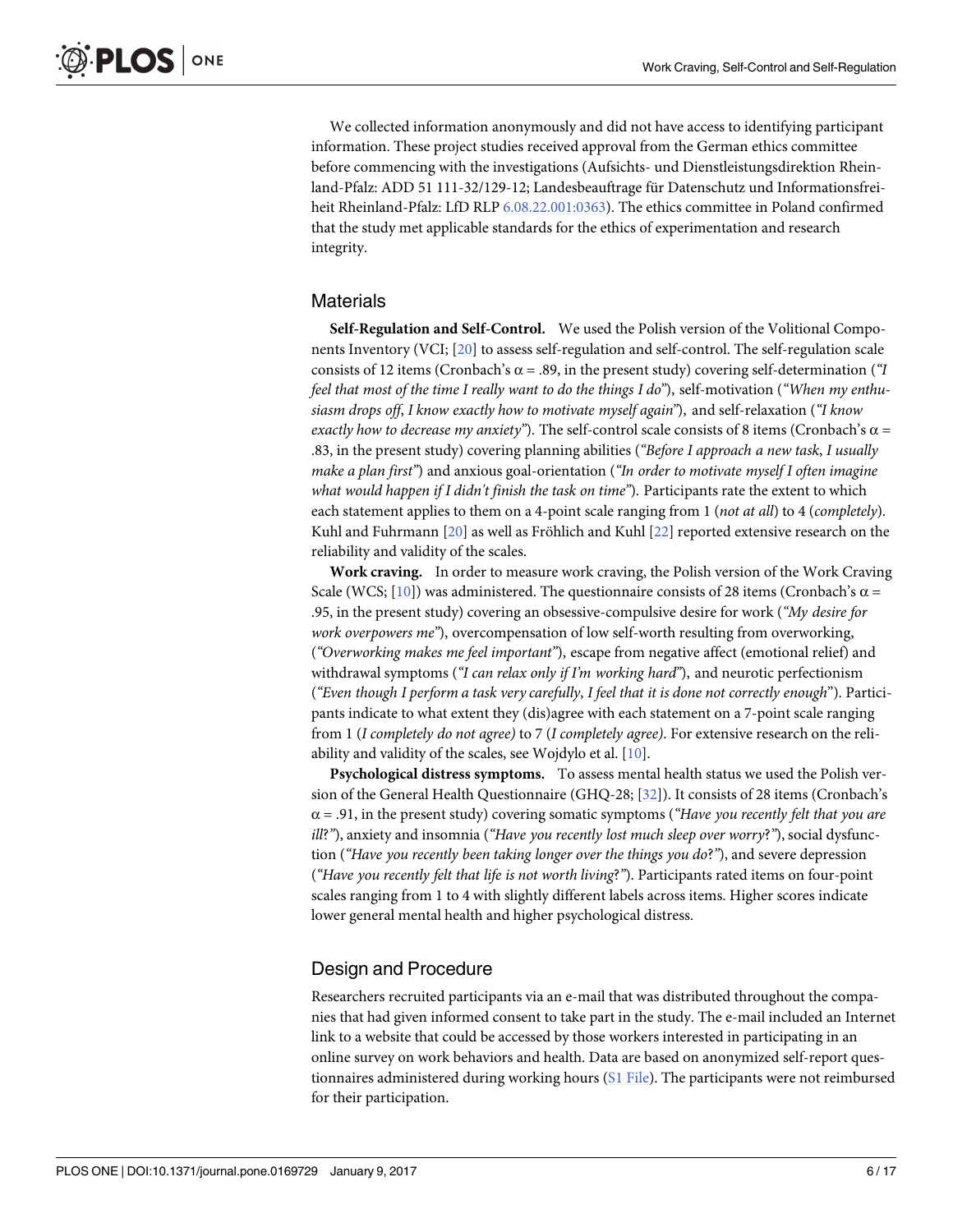#### <span id="page-6-0"></span>**Results**

**Descriptive statistics and correlations.** Table 1 presents the means, standard deviations, and correlations among the study variables in Study 1. All correlations were in the expected direction. Consistent with *H1*, work craving exhibited a significantly negative correlation with self-regulation and a significantly positive correlation with self-control. Consistent with *H2*, a significantly positive correlation was found between work craving and symptoms of psychological distress. Consistent with *H3*, we found a significantly negative correlation of self-regulation with psychological distress. Self-control did not significantly correlate with psychological distress symptoms. There were no significant relationships between work craving and age or gender.

**Moderated mediation analysis.** To test whether work craving mediated the negative relationship between self-regulation and symptoms of psychological distress at high levels of selfcontrol (*H4*), we conducted a moderated mediation analysis with 5,000 bootstrap resamples using the SPSS macro (Model 8) described by Hayes [[33](#page-15-0)]. Using this procedure, we computed a point estimate and a 95% confidence interval (CI) for the moderated mediation effect. We entered self-regulation as an independent variable, self-control as a moderator, work craving as a mediator, and psychological distress as an outcome variable.

**Work craving.** In the model testing work craving as a dependent variable (see [Table](#page-7-0) 2), there were significant main effects of self-regulation and self-control indicating that self-regulation was associated with lower and self-control with higher work craving. Consistent with expectations, the self-regulation x self-control interaction was significant. In [Fig](#page-7-0)  $2$ , the interaction effect is illustrated for values of *M* ± 1 *SD* for both predictor variables. At low levels of selfcontrol, work craving was low irrespective of the level of self-regulation ( $\beta$  = -.09, *t* = -1.14, *ns*). At high levels of self-control, in contrast, lower self-regulation was associated with higher work craving ( $\beta$  = -.29, *t* = -3.96, *p* < .001). Similarly, at high levels of self-regulation, work craving was low irrespective of the level of self-control  $(\beta = .11, t = 1.35, ns)$ . At low levels of self-regulation, in contrast, higher self-control was associated with higher work craving ( $\beta$  = .31, *t* = 3.99, *p <* .001). Findings are consistent with our hypothesis that work craving is associated with a combination of low self-regulation and high self-control.

|                                      | (1)      | (2)      | (3)      | (4)        | (5)       | (6)      | $(7)$ <sup>a</sup> | $(8)$ <sup>a</sup> | М     | <b>SD</b> |
|--------------------------------------|----------|----------|----------|------------|-----------|----------|--------------------|--------------------|-------|-----------|
| (1) Self-regulation                  |          | $.43***$ | $-12*$   |            | $-44$ *** | .07      | .01                | $.12*$             | 2.59  | .53       |
| (2) Self-control                     | $.32***$ |          | $.12*$   |            | $-.11$    | $.13*$   | .01                | .06                | 2.71  | .59       |
| (3) Work Craving                     | $-21***$ | .12      |          |            | $.23***$  | $-.02$   | .01                | $-12*$             | 2.82  | .92       |
| (4) Work Engagement                  | $.33***$ | $.20***$ | $.30***$ |            |           |          |                    |                    |       |           |
| (5) Distress Symptoms                | $-47***$ | $-0.06$  | $.24***$ | $-0.38***$ |           | .01      | $.16***$           | $-15*$             | 1.94  | .40       |
| (6) Age                              | $.18***$ | $.14*$   | .11      | $.49***$   | $-.12*$   |          | .01                | $.21***$           | 40.56 | 9.71      |
| (7) Gender <sup>a</sup>              | $-.10$   | .07      | $-10$    | .02        | .11       | .04      |                    | $-29$ ***          |       |           |
| (8) Management Position <sup>a</sup> | $.22*$   | .10      | .07      | $.41***$   | $-.11$    | $.48***$ | .08                |                    |       |           |
| М                                    | 2.49     | 2.61     | 2.70     | 4.35       | 2.04      | 29.93    |                    |                    |       |           |
| SD                                   | .51      | .63      | 1.01     | 1.41       | .48       | 6.91     |                    |                    |       |           |

Table 1. Correlations, Means, and Standard Deviations of Variables in Studies 1 (N = 291; upper right) and 2 (N = 272; lower left).

*Note.* Gender:  $1 =$  male,  $2 =$  female. Management position:  $1 =$  no,  $2 =$  yes.

<sup>a</sup> We calculated Spearman-Rho (instead of Pearson) correlations for the dichotomous variables.

 $* p < .05.$ 

\*\*  $p < .01$ .

\*\*\*  $p < .001$ .

doi:10.1371/journal.pone.0169729.t001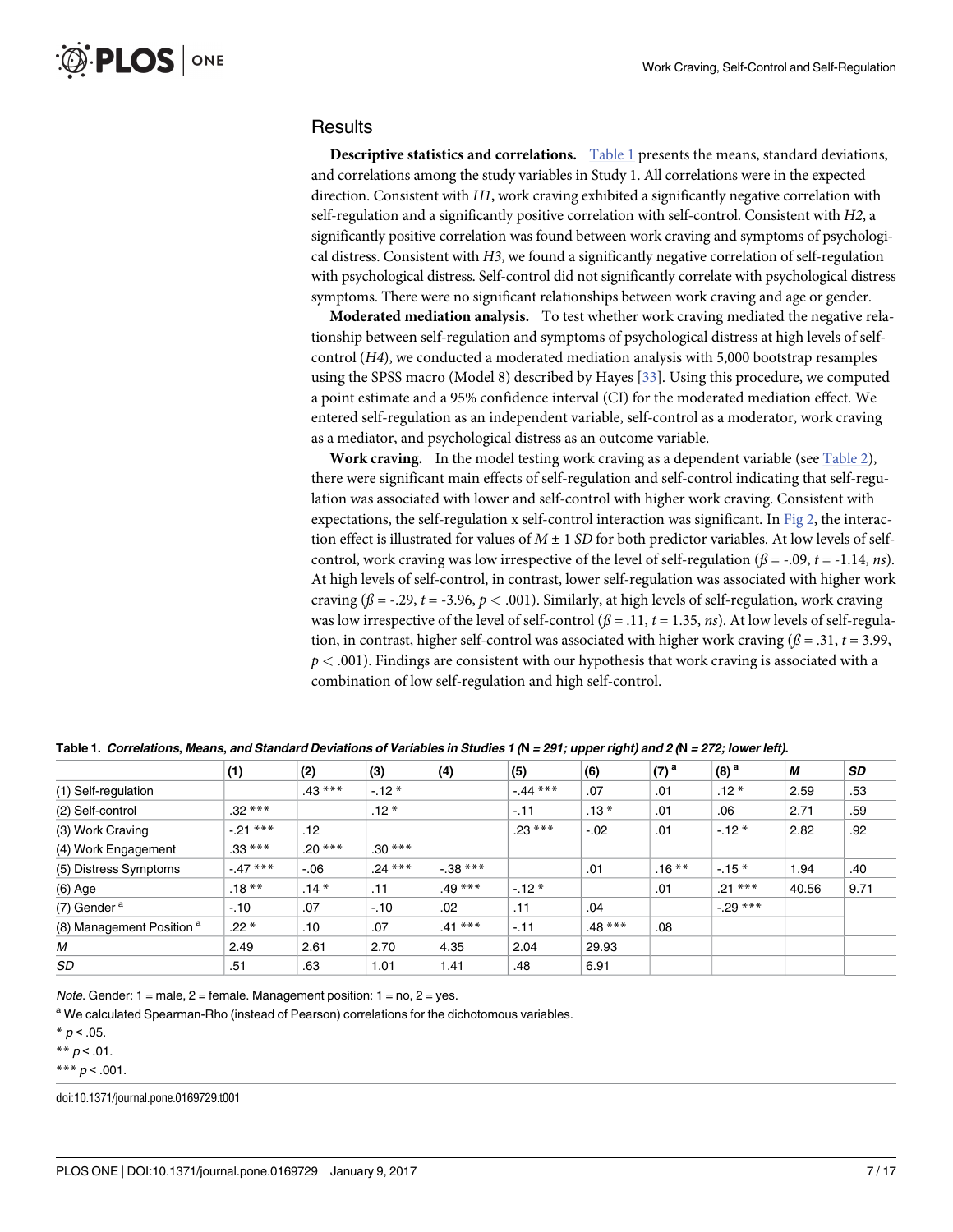<span id="page-7-0"></span>

| <b>Study 1: Work Craving</b> |        |     |        |                            | <b>Study 2: Work Craving</b> |     |       | <b>Study 2: Work Engagement</b>     |        |           |       |
|------------------------------|--------|-----|--------|----------------------------|------------------------------|-----|-------|-------------------------------------|--------|-----------|-------|
| $R^2$                        | β      |     |        | $R^2$                      | $\beta$                      |     |       | $R^2$                               | β      |           |       |
| $.06***$                     |        |     |        | $.11***$                   |                              |     |       | $.13***$                            |        |           |       |
|                              | .04    | .72 |        |                            | .05                          | .76 |       |                                     | .03    | .58       |       |
|                              | $-.19$ |     | $***$  |                            | $-.27$                       |     | $***$ |                                     | .30    | 5.04      | $***$ |
|                              | .21    |     | $**$   |                            | .20 <sup>2</sup>             |     |       |                                     | .10    | 1.68      |       |
|                              | $-10$  |     | $\ast$ |                            | $-.14$                       |     |       |                                     | $-.11$ | $-1.97$ * |       |
|                              |        |     |        | $-3.04$<br>3.26<br>$-2.22$ |                              |     |       | $-4.36$<br>$3.30$ **<br>$-2.55$ $*$ |        |           |       |

|  |  | Table 2. Summary of Direct Effects of Self-Regulation and Self-Control on Work Styles in Studies 1 (N = 291) and 2 (N = 272). |  |  |  |  |
|--|--|-------------------------------------------------------------------------------------------------------------------------------|--|--|--|--|
|--|--|-------------------------------------------------------------------------------------------------------------------------------|--|--|--|--|

\*\*  $p$  < .01.

\*\*\*  $p < .001$ .

doi:10.1371/journal.pone.0169729.t002

**Psychological distress symptoms.** In the model testing symptoms as a dependent variable (see [Table](#page-8-0) 3), there were significant main effects of self-regulation and work craving on symptoms, indicating that self-regulation was associated with lower and work craving with higher symptoms. Self-control had no main or interaction effects on symptoms when controlling for work craving.

The significance of the indirect effect of low self-regulation through work craving on symptoms was tested across low, moderate, and high levels of self-control with bootstrapped errors and 95% confidence intervals (CIs). Consistent with expectations (*H4*), the indirect effect of low self-regulation through work craving on symptoms was significant at moderate and high levels of self-control (because the limits of the 95% confidence interval did not include zero) but not at low levels of self-control (see [Table](#page-8-0) 4).

The indirect effect of the self-regulation x self-control interaction through work craving on symptoms was significant. This finding indicates that a combination of low self-regulation and high self-control may be problematic because it fosters work craving and, in turn, symptoms of psychological distress (see [Table](#page-8-0) 4).



doi:10.1371/journal.pone.0169729.g002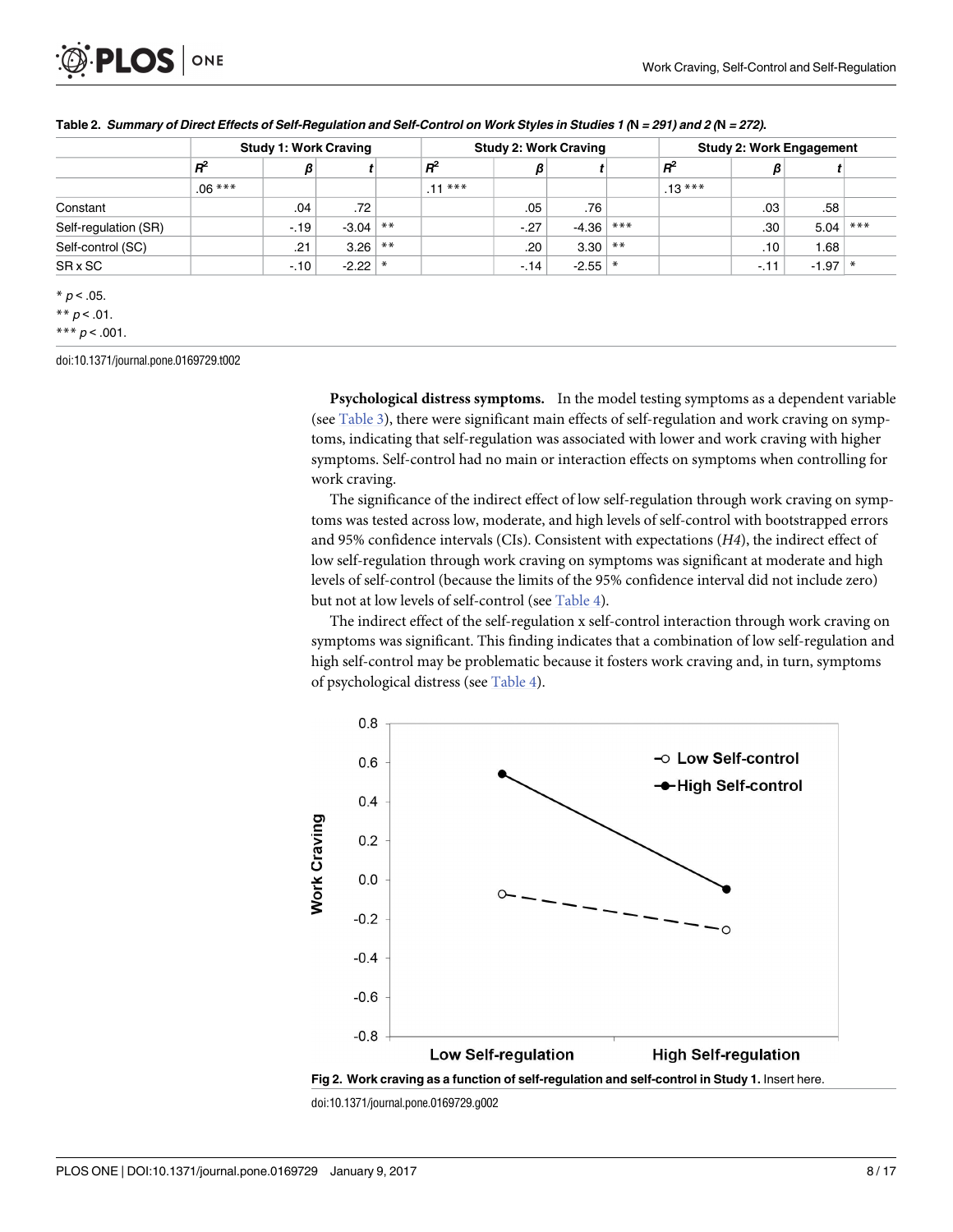<span id="page-8-0"></span>

|                      | <b>Study 1: Distress Symptoms</b> |         |         |       |          | <b>Study 2: Distress Symptoms</b> |         |       |  |
|----------------------|-----------------------------------|---------|---------|-------|----------|-----------------------------------|---------|-------|--|
|                      | $R^2$                             | β       |         |       | $R^2$    | β                                 |         |       |  |
|                      | $.23***$                          |         |         |       | $.36***$ |                                   |         |       |  |
| Constant             |                                   | $-0.00$ | $-.05$  |       |          | $-.02$                            | $-.45$  |       |  |
| <b>Work Craving</b>  |                                   | .17     | 3.20    | $***$ |          | .28                               | 4.98    | $***$ |  |
| Work Engagement      |                                   |         |         |       |          | $-.37$                            | $-6.44$ | $***$ |  |
| Self-Regulation (SR) |                                   | $-.45$  | $-7.72$ | $***$ |          | $-.33$                            | $-5.61$ | $***$ |  |
| Self-Control (SC)    |                                   | .07     | 1.14    |       |          | .09                               | 1.72    |       |  |
| SR x SC              |                                   | .01     | .17     |       |          | .07                               | 1.51    |       |  |

[Table](#page-7-0) 3. Summary of Direct Effects of Self-Regulation, Self-Control, and Work Styles on Psychological Distress Symptoms in Studies 1 (N = 291) **and 2 (N = 272).**

\*\*  $p < .01$ .

\*\*\*  $p < .001$ .

doi:10.1371/journal.pone.0169729.t003

#### **Study 2**

In Study 2, we aimed at replicating our findings in a different sample of workers (e.g., managerial, administrative, and clerical employees in areas such as banking services, data analysis, office administration, etc.). In addition, we wanted to support the discriminant validity of work craving with respect to work engagement by showing their different volitional underpinnings. As mentioned earlier, work craving and work engagement have distinct regulatory mechanisms and outcomes: an obsessive-compulsive drive versus intrinsic motivation [[17](#page-14-0)], low versus high self-regulation [\[15\]](#page-14-0), and low versus high psychological health [[11](#page-14-0)], [\[15\]](#page-14-0). These findings imply that work engagement is related to high self-regulation competencies. Whereas the sole reliance of work craving is on self-control rather than self-regulation, we expected work engagement to be associated with high abilities in both self-regulation and self-control. Furthermore, we expected work engagement to be negatively associated with symptoms of psychological distress. We also expected work engagement to mediate the relationship between volitional skills and distress symptoms.

| Table 4. Summary of Conditional Indirect Effects of Self-regulation (SR) through Work Styles on Psychological Distress Symptoms at Values of   |
|------------------------------------------------------------------------------------------------------------------------------------------------|
| M ± 1 SD of Self-control (SC) as well as Indirect Effects of the SR x SC Interaction through Work Styles on Psychological Distress Symptoms in |
| Studies 1 (N = 291) and 2 (N = 272).                                                                                                           |

|                                                                      | <b>Study 1: Distress Symptoms</b> |                |                  |                  | <b>Study 2: Distress Symptoms</b> |                |                  |                  |
|----------------------------------------------------------------------|-----------------------------------|----------------|------------------|------------------|-----------------------------------|----------------|------------------|------------------|
|                                                                      | B                                 | <b>Boot SE</b> | <b>Boot LLCI</b> | <b>Boot ULCI</b> | В                                 | <b>Boot SE</b> | <b>Boot LLCI</b> | <b>Boot ULCI</b> |
| $SR \rightarrow Work$ Craving $\rightarrow$ Symptoms at Values of    |                                   |                |                  |                  |                                   |                |                  |                  |
| Low Self-control                                                     | $-.02$                            | .02            | $-0.06$          | .01              | $-.04$                            | .02            | $-.09$           | .01              |
| Moderate Self-control                                                | $-.03$                            | .02            | $-.09$           | -.01             | $-.07$                            | .02            | $-13$            | $-.04$           |
| <b>High Self-control</b>                                             | $-.05$                            | .03            | $-12$            | $-.02$           | $-.11$                            | .03            | $-19$            | $-0.06$          |
| $SR \times SC \rightarrow Work Crawing \rightarrow Symptoms$         | $-.02$                            | .01            | $-.05$           | -.01             | $-.04$                            | .02            | $-0.08$          | $-.02$           |
| $SR \rightarrow$ Work Engagement $\rightarrow$ Symptoms at Values of |                                   |                |                  |                  |                                   |                |                  |                  |
| Low Self-control                                                     |                                   |                |                  |                  | $-15$                             | .04            | $-.24$           | $-.09$           |
| Moderate Self-control                                                |                                   |                |                  |                  | $-.11$                            | .03            | $-18$            | $-0.06$          |
| High Self-control                                                    |                                   |                |                  |                  | $-.07$                            | .03            | $-15$            | $-.02$           |
| $SR \times SC \rightarrow Work$ Engagement $\rightarrow$ Symptoms    |                                   |                |                  |                  | .03                               | .02            | .01              | .08              |

Note. LLCI = Lower Limit Confidence Interval; ULCI = Upper Limit Confidence Interval.

doi:10.1371/journal.pone.0169729.t004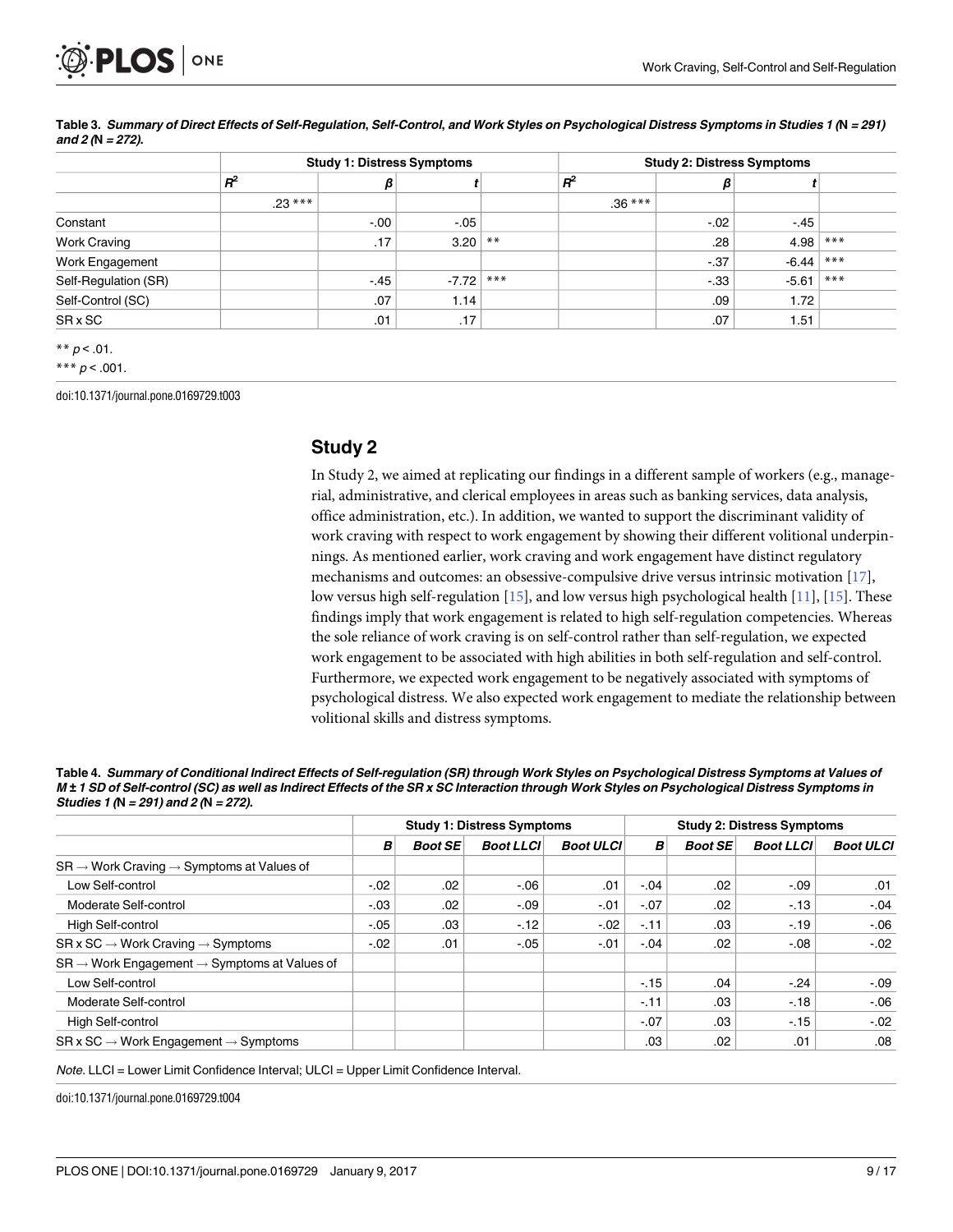# <span id="page-9-0"></span>**Participants**

Researchers recruited 272 participants who were employees (158 women = 58.09%) in various Polish companies (e.g., banking services employees, data analysts, office workers, economists, etc.). In each of the respective participating companies, about 90–95% of the employees participated. Their mean age was 30 years (range 21–52 years). Most participants were employed in nonmanagerial (82%) rather than managerial (18%) positions; 71.3% of participants had completed higher education and 28.7% secondary education.

# **Materials**

We used the same measures for self-regulation (Cronbach's  $\alpha$  = .86, in the present study), selfcontrol (Cronbach's  $\alpha$  = .82, in the present study), work craving (Cronbach's  $\alpha$  = .95, in the present study), and psychological distress (Cronbach's  $\alpha$  = .88, in the present study) as in Study 1.

# Work engagement

To assess work engagement, we used the Polish version of the Utrecht Work Engagement Scale (UWES; [[34](#page-15-0)]). The measure consists of 17 items (Cronbach's  $\alpha$  = .94, in the present study) covering vigor (*"At my work*, *I feel bursting with energy")*, dedication, (*"I find the work that I do full of meaning and purpose")*, and absorption (*"When I am working*, *I forget everything else around me")*. Participants rated items on a 7-point frequency scale ranging from 1 (*never*) to 7 (*each day*). Higher scores indicator higher work engagement.

# Design and Procedure

We used the same strategy to recruit participants as in Study 1 (S2 [File](#page-13-0)).

#### **Results**

**Descriptive statistics and correlations.** [Table](#page-6-0) 1 presents the means, standard deviations, and correlations among the study variables in Study 2. All correlations were in the expected direction. Consistent with *H1*, work craving exhibited a significant, negative correlation with self-regulation and a (marginally) significant and positive correlation with self-control. Work engagement, in contrast, was significantly and positively correlated with self-regulation and self-control. Consistent with *H2*, a positive correlation was found between work craving and psychological distress symptoms, and a negative correlation was found between work engagement and psychological distress symptoms. Consistent with *H3*, self-regulation correlated negatively with distress symptoms. There was no correlation between self-control and distress symptoms. There were no significant relationships between work craving and age or gender.

**Moderated mediation analysis.** We conducted the same analysis (SPSS macro Model 8; [\[33\]](#page-15-0)) as in Study 1 with the following change: In addition to work craving, we entered work engagement as a mediator into the analysis.

**Work craving.** In the model testing work craving as a dependent variable (see [Table](#page-7-0) 2), there were significant main effects of self-regulation and self-control, indicating that self-regulation was associated with lower and self-control with higher work craving. Consistent with expectations and findings in Study 1, the self-regulation x self-control interaction was significant. At low levels of self-control, work craving was low and not related to self-regulation ( $\beta$  = -.13, *t* = -1.45, *ns*). At high levels of self-control, in contrast, lower self-regulation was associated with higher work craving  $(\beta = -.41, t = -5.05, p < .001)$ . Similarly, at high levels of self-regulation, work craving was low and not related to self-control  $(\beta = .06, t = .71, ns)$ . At low levels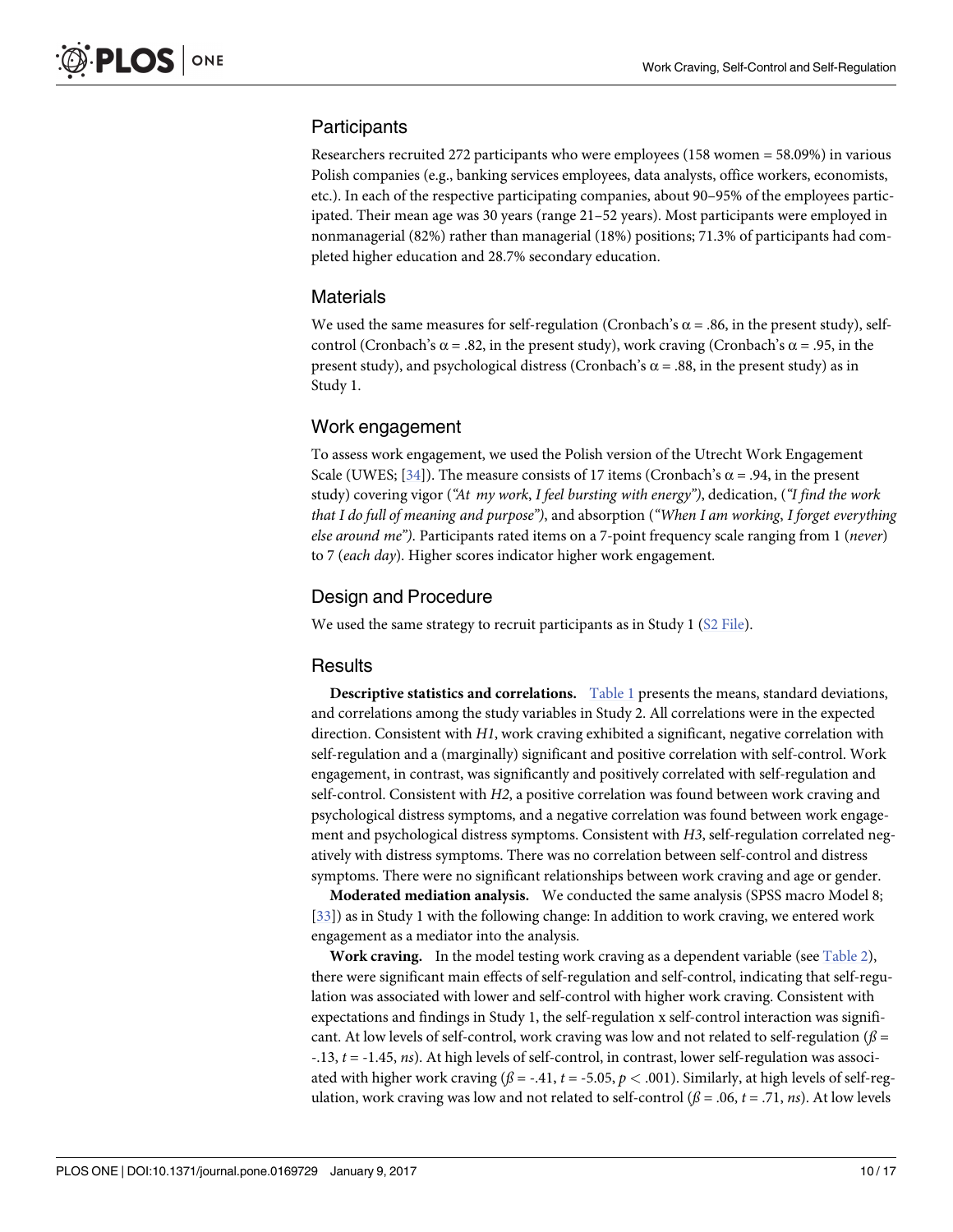

doi:10.1371/journal.pone.0169729.g003

of self-regulation, in contrast, higher self-control was associated with higher work craving  $(\beta =$ .34,  $t = 4.21$ ,  $p < .001$ ). Findings are consistent with our hypothesis that work craving is associated with a combination of low self-regulation and high self-control.

**Work engagement.** In the model testing work engagement as a dependent variable (see [Table](#page-7-0) 2), there was a significant main effect of self-regulation indicating that higher self-regulation was associated with higher work engagement. In addition, there was a significant self-regulation x self-control interaction. As illustrated in Fig 3, at low levels of self-control, lower selfregulation was associated with significantly lower work engagement ( $\beta$  = .41,  $t$  = 4.76,  $p$  < .001). This relationship was less pronounced but still significant at high levels of self-control  $(\beta = .20, t = 2.43, p < .02)$ . Similarly, at high levels of self-regulation, work engagement was high irrespective of the level of self-control  $(\beta = -0.01, t = 0.07, ns)$ . At low levels of self-regulation, in contrast, work engagement was low but reached moderate levels with higher self-control ( $\beta$  = .21,  $t$  = 2.56,  $p$  < .02). The finding is consistent with the assumption that work engagement has different volitional underpinnings than work craving.

As summarized in Table 5, self-regulation is a necessary and sufficient volitional competency for work engagement. Whether or not employees are able to exert self-control does not affect their level of work engagement as long as they are able to self-regulate emotions. In contrast, sole reliance on self-control in the absence of self-regulation is associated with work craving. Finally, a combination of low self-regulation and low self-control is associated with low levels of both work styles and may be characterized as low work involvement.

|  | Table 5. Summary of Relationships between Volitional Competencies and Work Styles. |  |  |
|--|------------------------------------------------------------------------------------|--|--|
|  |                                                                                    |  |  |

|                                     | Self-regulation ("inner democracy") |                 |  |  |  |  |
|-------------------------------------|-------------------------------------|-----------------|--|--|--|--|
|                                     | Low                                 | Hiah            |  |  |  |  |
| Self-control ("inner dictatorship") |                                     |                 |  |  |  |  |
| Low                                 | Low Work Involvement                | Work Engagement |  |  |  |  |
| High                                | Work Craving                        | Work Engagement |  |  |  |  |

doi:10.1371/journal.pone.0169729.t005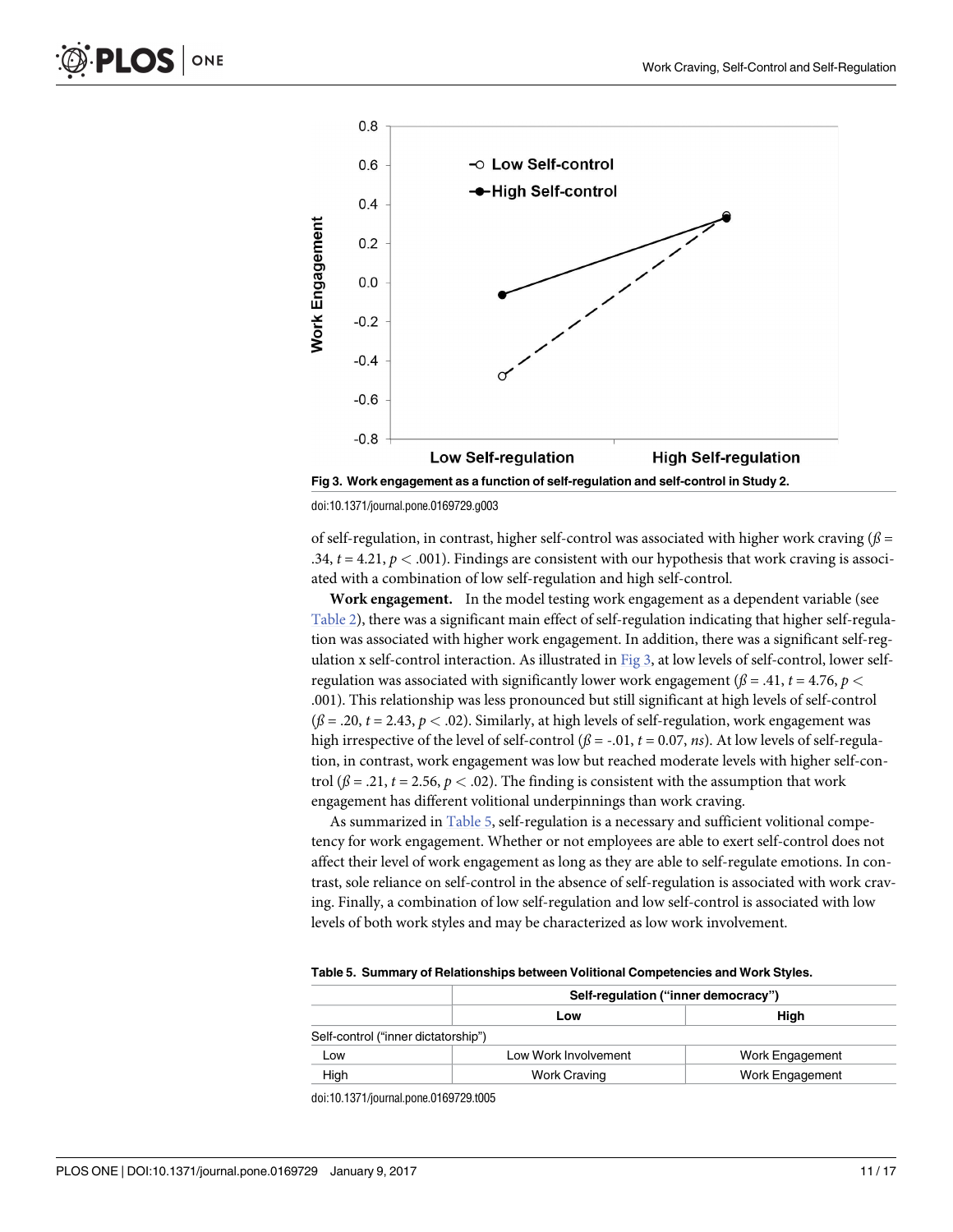<span id="page-11-0"></span>**Psychological distress symptoms.** In the model testing symptoms as a dependent variable (see [Table](#page-8-0) 3), there were significant main effects of work craving, work engagement, and selfregulation on symptoms, indicating that work craving was associated with higher symptoms whereas work engagement and self-regulation were associated with lower symptoms. Self-control had no main or interaction effects on symptoms when controlling for work styles.

The significance of the indirect effect of low self-regulation through work styles on symptoms was tested across low, moderate, and high levels of self-control with bootstrapped errors and 95% confidence intervals (CIs). Consistent with expectations (*H4*), the indirect effect of low self-regulation on symptoms through increased work craving was significant at moderate and high levels of self-control (because the limits of the 95% confidence interval did not include zero) but not at low levels of self-control (see [Table](#page-8-0) 4). Furthermore, the indirect effect of low self-regulation on symptoms through reduced work engagement was significant across all levels of self-control.

The indirect effects of the self-regulation x self-control interaction through work styles on symptoms were significant for both variables, work craving and work engagement (see [Table](#page-8-0) 4). Findings indicate that two different mechanisms partially mediated the relationship between low self-regulation and symptoms. First, in conjunction with high self-control, low self-regulation aggravated the unhealthy work style of work craving. Second, in conjunction with low self-control, low self-regulation undermined the healthy work style of work engagement.

## **Discussion**

The present studies aimed at contributing to a better understanding of workaholism: specifically, its addictive nature and self-regulatory mechanisms. First, using Wojdylo's theory of work craving [\[10\]](#page-14-0) we outlined workaholism as a clearly pathological work style and extended it by hedonic and cognitive components to define work craving. It encompasses not only compulsive behaviors but also emotion-regulatory components characteristic of addiction disorders (i.e., a desire for self-worth compensatory incentives and relief from negative emotions through neurotic perfectionism). Second, we applied Kuhl's [[18](#page-14-0)], [[19](#page-14-0)] theory of self-regulation to differentiate two modes of volition: self-regulation (i.e., an "inner democracy" oriented at self-maintenance and integration of multiple needs, goals, and preferences) and self-control (i.e., an "inner dictatorship" oriented at goal maintenance and perseverance of a single goal). Finally, we integrated both theories and predicted work craving to be associated with a combination of low self-regulation and high self-control.

In two samples of Polish workers (total of 563 participants), we found work craving to be associated with the expected combination: work cravers have a low ability to form self-congruent goals (low self-regulation) but a high ability to maintain goals and suppress tempting alternatives which is conducive to successful goal striving (high self-control). However, even successful goal striving does not promote well-being if goals are not integrated into the self and do not satisfy personal needs [\[35\]](#page-15-0). Koole et al. [\[36\]](#page-15-0) refer to conditions in which people are chronically locked into self-control as *ego fixation* and review its role in alienation from emotional preferences, rigidity, overcontrol, rumination, and psychosomatic problems [\[35\]](#page-15-0), [[37](#page-15-0)], [\[23\]](#page-15-0), [\[25\]](#page-15-0). Consistent with this negative view on chronic self-control, our findings showed work craving to be associated with symptoms of psychological distress symptoms. Furthermore, work craving mediated the relationship between self-regulation deficits and symptoms at moderate and high levels of self-control. Thus, strong self-control did not buffer against the negative effects of weak self-regulation because it fueled an unhealthy work style. Metaphorically speaking, the dominance of self-control in the personality ("when self-control is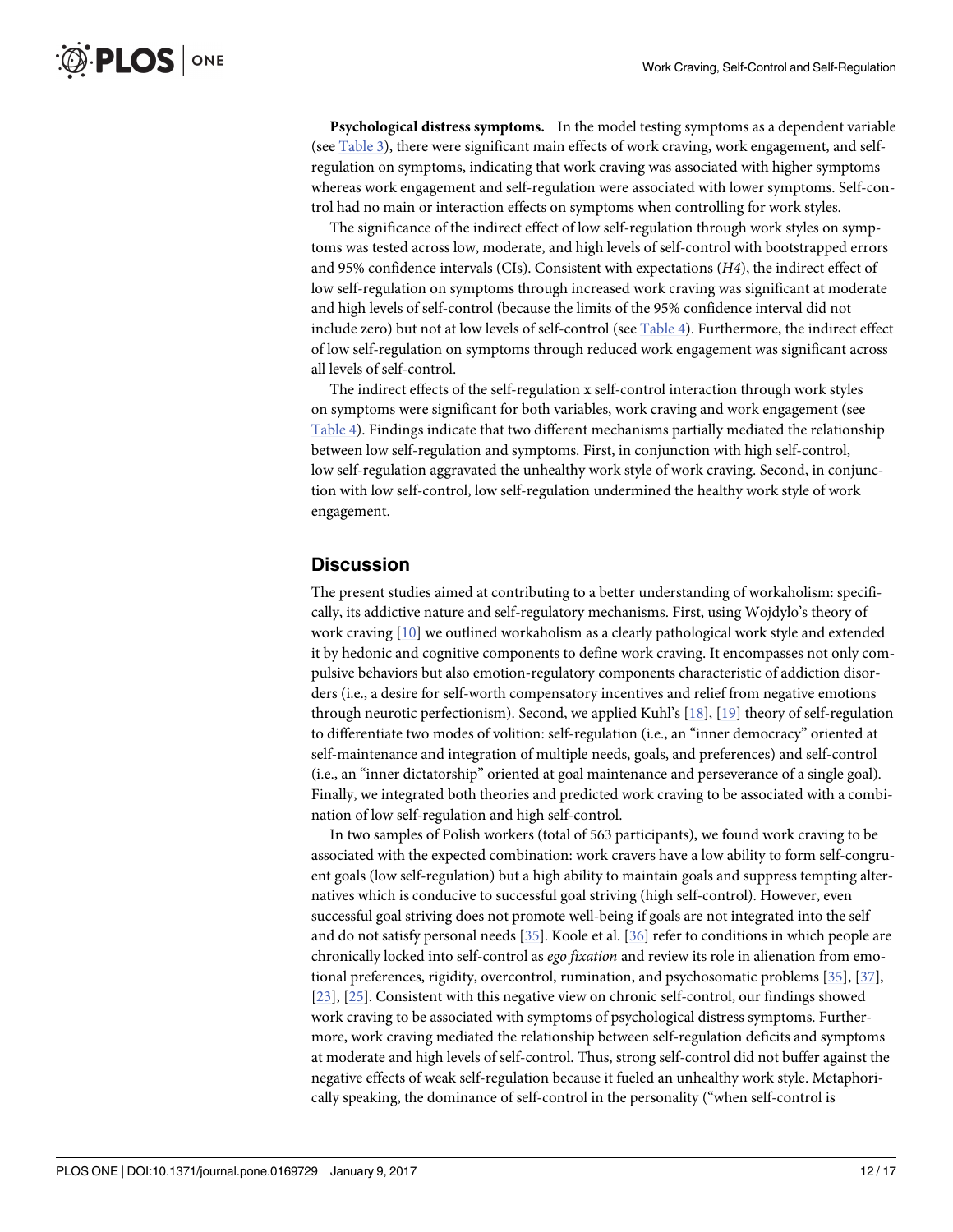<span id="page-12-0"></span>burning"), together with deficits of self-regulation ("under the rubble of self-regulation") forms the "inflammatory," destructive mechanism of work craving resulting in reduced health.

In light of these findings, one may wonder why work cravers keep on going. Previous findings show that obsessive-compulsive workers are avoidance motivated and try to prevent failure, guilt, shame, and anxiety [\[13\]](#page-14-0), [[38](#page-15-0)], [[39](#page-15-0)]. At the same time, avoidance motivation is a strong source of self-control [[20](#page-14-0)], [\[19\]](#page-14-0). Based on our findings, it can be concluded that work cravers' strong self-control skills make them highly efficient in avoiding negative emotions. This may explain why they remain so persistent in their work activities and why it is so difficult to change their unhealthy behavior (cf.  $[11]$ ,  $[15]$ ,  $[16]$  $[16]$  $[16]$ ). Furthermore, high self-control makes people suppress intuitive (dis)likes and bodily responses that may serve as "somatic markers" [\[40\]](#page-15-0) to guide people away from potentially dangerous and self-incongruent choices or toward successful and self-congruent options [[36](#page-15-0)]. On the one hand, this may lead people to become alienated from their intuitive dislike for aversive experiences. It may explain the obstinate persistence of work-addicted individuals' destructive work habits despite negative consequences (e.g., distress symptoms, exhaustion). On the other hand, the lack of inner reference may explain why work cravers are not even satisfied with successful results, set neurotically high standards, and apply a social reference norm [[13](#page-14-0)]. Taken together, work cravers are characterized by their high action competencies without inner security (cf. [\[31](#page-15-0)]).

It is noteworthy that our findings were obtained in two heterogeneous general population samples: workers with different occupations and from different work environments. Work craving theory does not specify work environments or job characteristics. Instead, work craving is assumed to develop as a function of personality and may be utilized as a coping mechanism in nonwork contexts, for example, in college or after retirement. Items may have to be adjusted to allow a valid assessment of work craving in such contexts. Thus, work craving theory takes a personality perspective on work addiction.

In support of the discriminant validity of work craving, we found work engagement to have a completely different profile of volitional competencies: high self-regulation and high selfcontrol. Furthermore, higher work engagement was associated with lower psychological distress and mediated the relationship between self-regulation competencies and health. Thus, work engagement is clearly a healthy work style. Engaged workers' self-regulatory ability to integrate the multitude of personal needs, wishes, and goals may also contribute to successful work-life balance [\[41\]](#page-15-0). Taken together, engaged workers are characterized by high action competencies combined with inner security (cf. [\[31\]](#page-15-0)).

Note that self-regulation and self-control show a significant positive correlation in our studies. This is because both are volitional competencies. Functionally distinct dimensions can correlate to the extent that they cooperate under certain conditions. In healthy individuals, selfcontrol and self-regulation should cooperate whenever this seems reasonable, for example, when it makes sense to invest impulse control (as an example of self-control) after having made a self-congruent decision (as an example of self-regulation). Work engagement seems to indicate this type of healthy cooperation. Nevertheless, self-regulation and self-control are distinct volitional competencies because they may dissociate: one competency may be available in excess while the other is deficient. Work craving seems to indicate this type of dissociation and one-sided volitional action control (excessive self-control and deficient self-regulation).

#### **Limitations and Future Perspectives**

Our study has several limitations that can be addressed in future research. First, our findings are cross-sectional and do not allow us to draw causal conclusions. However, self-regulation and self-control are relatively stable dispositions that develop from early childhood onwards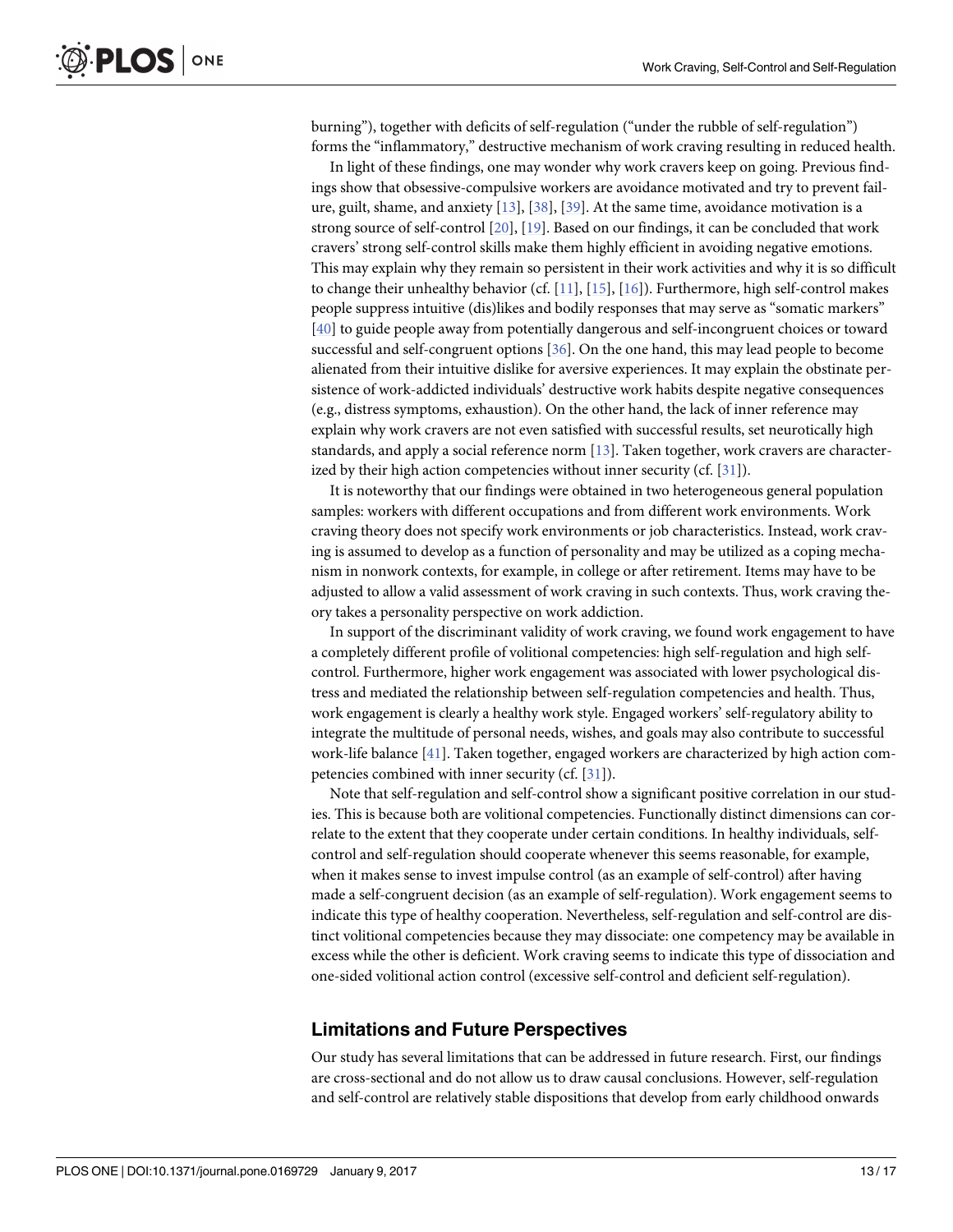<span id="page-13-0"></span>[\[18\]](#page-14-0), [\[19\]](#page-14-0). Therefore, it is unlikely that the scores on the volitional measures were caused by work styles or health. In contrast, the causal direction of the association between health and work styles is less clear. However, in a longitudinal design, Wojdylo et al. [\[16\]](#page-14-0) showed that work craving predicted health decrements whereas health did not predict changes in work craving.

Second, our outcomes are merely self-reports of psychological distress symptoms. In future studies, it would be informative to broaden the network of possible outcomes (e.g., job performance, work-life balance) and to extend measures to less obtrusive data (external ratings, behavioral indicators). Third, we have concentrated on a personality perspective in our studies. It would be informative to assess work environment factors in order to explore their role in strengthening or ameliorating volitional competencies and/or work styles. For instance, employees' self-control and work craving may be fostered in a company where the policy and its managers focus on the task and time pressure. In contrast, a company that values benevolence may employ more autonomy-supportive managers who foster employees' self-regulation and work engagement. Future studies can verify if a more supportive work environment may compensate employee's self-regulation deficits and function as a moderator at different positions in the model depicted in [Fig](#page-4-0) 1.

Finally, our findings have important practical implications. Forstmeier and Rüddel [\[27\]](#page-15-0) have indicated that improving volitional competencies is crucial for the efficacy of treatment of psychosomatic symptoms in psychotherapy. Thus, it can be concluded that improving volitional competencies is one of the most relevant issues in the prevention and treatment of work addiction and its effects on psychosomatic symptoms. Our findings highlight the importance of differentiating between self-regulation and self-control to understand the specific problems and resources of work-addicted individuals. Intervention programs should focus especially on increasing self-regulation competencies in employees [\[42\]](#page-15-0) such as: (a) generating many alternative ways to reach a goal, (b) expanding attention to the multitude of personal needs, wishes, and goals, (c) feeling and differentiating own emotions and body signals, and (d) training selfmotivation and self-relaxation. Furthermore, organizations should encourage an organizational climate and leadership style that supports self-regulation and autonomy in their staff to prevent work craving and promote employees' health [\[43\]](#page-16-0), [\[44\]](#page-16-0).

#### **Supporting Information**

**S1 [File.](http://www.plosone.org/article/fetchSingleRepresentation.action?uri=info:doi/10.1371/journal.pone.0169729.s001) Study 1 Dataset.** (XLS) **S2 [File.](http://www.plosone.org/article/fetchSingleRepresentation.action?uri=info:doi/10.1371/journal.pone.0169729.s002) Study 2 Dataset.** (XLS)

#### **Author Contributions**

**Conceptualization:** KW JK. **Formal analysis:** KW NB. **Funding acquisition:** KW. **Investigation:** KW. **Methodology:** KW NB. **Project administration:** KW.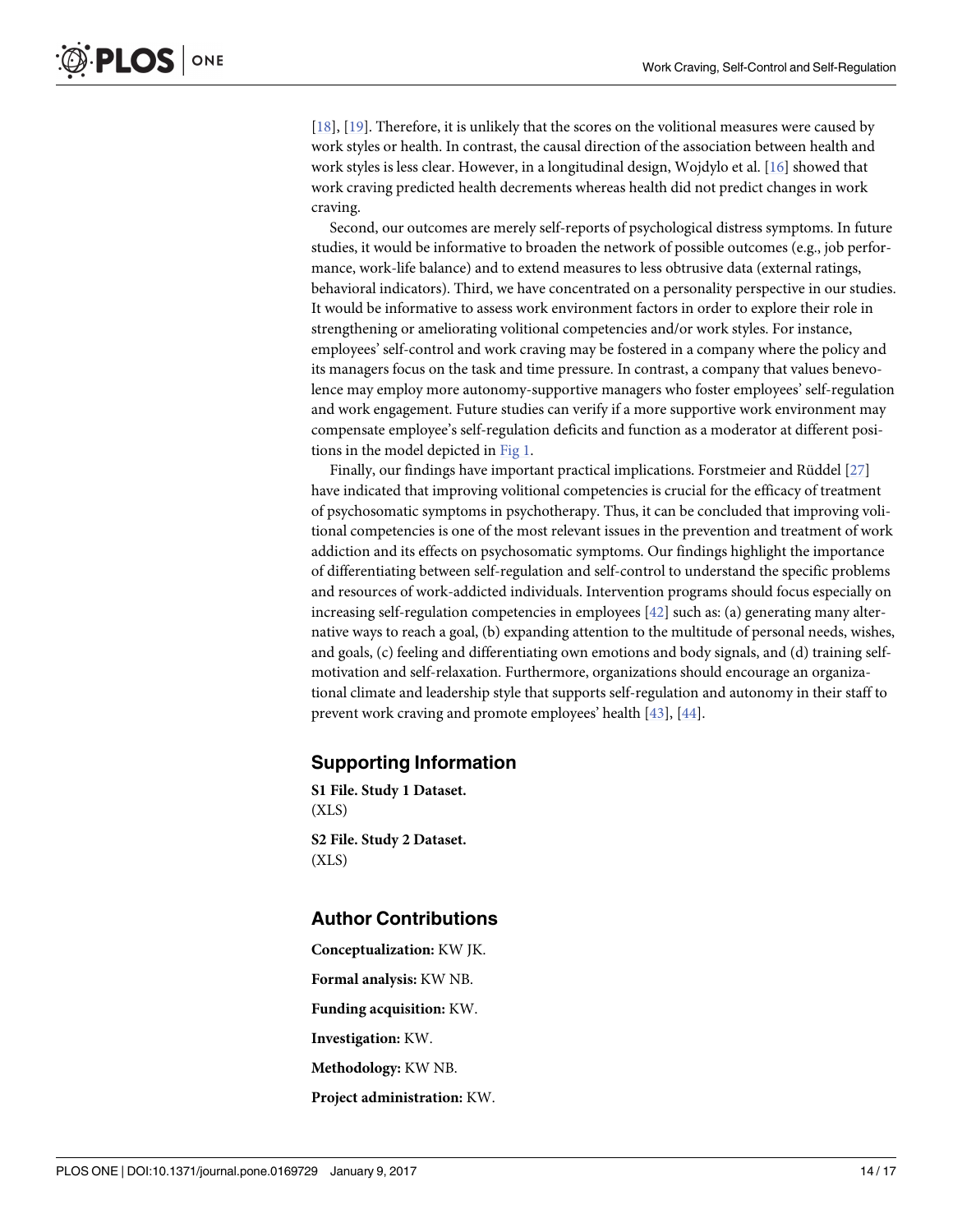<span id="page-14-0"></span>**Software:** KW NB.

**Supervision:** KW.

**Writing – original draft:** KW NB.

**Writing – review & editing:** KW NB.

#### **References**

- **[1](#page-1-0).** Robinson BE. Chained to the desk: A guidebook for workaholics, their partners and children and the clinicians who treat them. New York, NY: New York University Press; 2007.
- **[2](#page-1-0).** Schaufeli WB, Bakker AB, van der Heijden FM, Prins JT. Workaholism among medical residents: It is the combination of working excessively and compulsively that counts. International Journal of Stress Management, 2009; 16: 249–272.
- **[3](#page-1-0).** Schaufeli WB, Taris TW, Van Rhenen W. Workaholism, burnout and work engagement: Three of a kind or three different kinds of employee well-being? Applied Psychology: An International Review, 2008; 57: 173–203.
- **[4](#page-1-0).** Berglas S. Treating workaholism. In Coombs RH editor. Handbook of addictive disorders: A practical guide to diagnosis and treatment. Hoboken, NJ: Wiley & Sons; 2004. pp. 383–402.
- **[5](#page-1-0).** Diagnostic and Statistical Manual of Mental Disorders, 6th Edition; 2013. American Psychological Association.
- **[6](#page-1-0).** Andreassen CS, Griffiths MD, Hetland J, Pallesen S. Development of a work addiction scale. Scand J Psych, 2012; 53: 265–272.
- **[7](#page-1-0).** Nestler EJ. Is there a common molecular pathway for addiction? Nature Neuroscience, 2005; 8(11): 1445–1449. doi: [10.1038/nn1578](http://dx.doi.org/10.1038/nn1578) PMID: [16251986](http://www.ncbi.nlm.nih.gov/pubmed/16251986)
- **[8](#page-1-0).** Comings DE, Blum K. Reward deficiency syndrome: genetic aspects of behavioral disorders. Progress in Brain Research, 2000; 126: 325–341. doi: [10.1016/S0079-6123\(00\)26022-6](http://dx.doi.org/10.1016/S0079-6123(00)26022-6) PMID: [11105655](http://www.ncbi.nlm.nih.gov/pubmed/11105655)
- **[9](#page-1-0).** Goudriaan AE, Oosterlaan J, De Beurs E, Van Den Brink W. (2006). Neurocognitive functions in pathological gambling: a comparison with alcohol dependence, Tourette syndrome and normal controls. Addiction, 2006; 101(4): 534–547. doi: [10.1111/j.1360-0443.2006.01380.x](http://dx.doi.org/10.1111/j.1360-0443.2006.01380.x) PMID: [16548933](http://www.ncbi.nlm.nih.gov/pubmed/16548933)
- **[10](#page-1-0).** Wojdylo K. Work Craving–teoria uzależnienia od pracy [Work Craving–the theory of work addiction]. Nauka, 2013; 3: 87–97.
- **[11](#page-1-0).** Wojdylo K, Baumann N, Buczny J, Owens G, Kuhl J. Work craving: A conceptualization and measurement. Basic and Applied Social Psychology, 2013; 35: 547–568.
- **[12](#page-1-0).** Schaufeli WB, Taris TW, Bakker A. Dr. Jekyll and Mr. Hide: On the differences between work engagement and workaholism. In: Burke R, editor. Research companion to working time and work addiction. Northampton, UK: Edward Elgar; 2006. pp. 193–217.
- **[13](#page-1-0).** Van Beek I, Taris TW, Schaufeli WB. Workaholic and work engaged employees: Dead ringers or worlds apart? Journal of Occupational Health Psychology, 2011; 16: 468–482. doi: [10.1037/a0024392](http://dx.doi.org/10.1037/a0024392) PMID: [21787085](http://www.ncbi.nlm.nih.gov/pubmed/21787085)
- **[14](#page-1-0).** Wojdylo K., Workaholism"does not always mean workaholism. . .? About the controversial nomenclature in the research on work addiction. Polish Psychological Bulletin, 2015; 1: 133–136.
- **[15](#page-2-0).** Wojdylo K, Baumann N, Fischbach L, Engeser S. Live to work or love to work: Work craving and work engagement. PLOS ONE, 2014; 9: 1–7.
- **[16](#page-2-0).** Wojdylo K., Karlsson WG, Baumann N. Do I feel ill because I crave for work or do I crave for work because I feel ill? A longitudinal analysis of work craving, self-regulation and health. Journal of Behavioral Addictions, 2016; 5: 90–99.
- **[17](#page-2-0).** Taris TW, Schaufeli WB, Shimazu A. The push and pull of work: About the difference between workaholism and work engagement. In: Bakker AB, Leiter MP, editors. Work engagement: A handbook of essential theory and research. New York: Psychology Press; 2010. pp. 39–53.
- **[18](#page-3-0).** Kuhl J. A theory of self-regulation: Action versus state orientation, self-discrimination, and some applications. Appl Psychol Int Rev, 1992: 1: 97–129.
- **[19](#page-3-0).** Kuhl J. Motivation und Persönlichkeit. Interaktionen psychischer Systeme [Motivation and personality. Interaction between psychological systems]. Göttingen: Hogrefe; 2001.
- **[20](#page-3-0).** Kuhl J, Fuhrmann A. Decomposing self-regulation and self- control: The Volitional Components Inventory. In: Heckhausen J, Dweck CS, editors. Motivation and self-regulation across the life span. Cambridge: Cambridge University Press; 1998. pp. 15–49.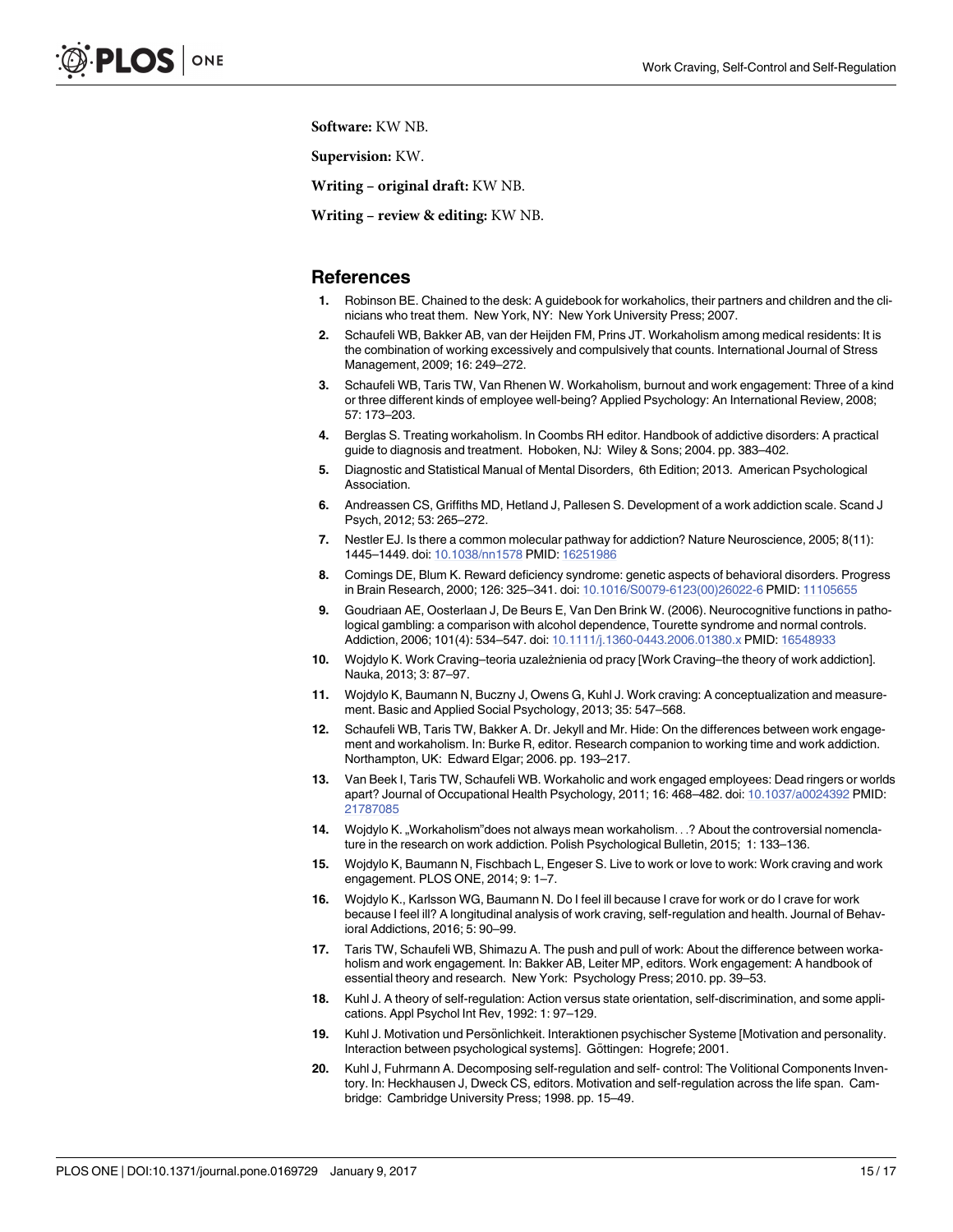- <span id="page-15-0"></span>**[21](#page-3-0).** Kuhl J, Goschke T. A theory of action control: Mental subsystems, modes of control, and volitional conflict-resolution strategies. In: Kuhl J, Beckmann J, editors. Volition and personality: Action versus state orientation. Göttingen: Hogrefe; 1994. pp. 93-124.
- **[22](#page-3-0).** Fröhlich S, Kuhl J. Das Selbststeuerungsinventar: Dekomponierung volitionaler Funktionen. In Stiensmeier-Pelster J, Rheinberg F, editors. Diagnostik von Motivation und Selbstkonzept. Test und Trends. neue Folge; Bd. 2. Göttingen: Hogrefe; 2003, pp. 221-257.
- **[23](#page-3-0).** Baumann N, Kuhl J. How to resist temptation: The effects of external control versus autonomy support on self-regulatory dynamics. Journal of Personality, 2005; 73: 443–470. doi: [10.1111/j.1467-6494.](http://dx.doi.org/10.1111/j.1467-6494.2005.00315.x) [2005.00315.x](http://dx.doi.org/10.1111/j.1467-6494.2005.00315.x) PMID: [15745437](http://www.ncbi.nlm.nih.gov/pubmed/15745437)
- **[24](#page-3-0).** Beckmann J, Kellmann M. Self-regulation and recovery: Approaching an understanding of the process of recovery from stress. Psychol Report, 2004; 95: 1135–1153.
- **[25](#page-3-0).** Kuhl J, Beckmann J. Alienation: Ignoring one's preferences. In: Kuhl J, Beckmann J, editors. Volition and personality: Action versus state orientation. Göttingen: Hogrefe; 1994. pp. 375–390.
- [26](#page-3-0). Luszczynska A, Diehl M, Gutiérrez Doña B, Kuusinen P, Schwarzer R. Measuring one component of dispositional self-regulation: attention control in goal pursuit. Pers Indi- vid Dif, 2004; 37: 555–566.
- **[27](#page-3-0).** Forstmeier S, Rüddel H. Measuring volitional competences: Psychometric properties of a short form of the Volitional Components Questionnaire (VCQ) in a clinical sample. The Open Psychology Journal, 2008; 1: 66–77.
- **[28](#page-3-0).** Van Wijhe CI, Peeters MCW, Schaufeli WB, Ouweneel APE. Rise and shine: Recovery experiences of workaholic and nonworkaholic employees. European Journal of Work and Organizational Psychology, 2013; 22: 476–489.
- **[29](#page-3-0).** Van Wijhe CI, Peeters MCW, Schaufeli WB. To stop or not to stop; that's the question: About persistence and mood of workaholics and work engaged employees. International Journal of Behavioral Medicine, 2011: 18: 361–372. doi: [10.1007/s12529-011-9143-z](http://dx.doi.org/10.1007/s12529-011-9143-z) PMID: [21373772](http://www.ncbi.nlm.nih.gov/pubmed/21373772)
- **[30](#page-4-0).** Van Beek I, Hu Q, Schaufeli WB, Taris TW, Schreurs BHJ. For fun, love or money: What drives workaholic, engaged and burned-out employees at work? Applied Psychology: An International Review, 2011: 61: 30–55.
- **[31](#page-4-0).** Biebrich R, Kuhl J. Handlungsfähigkeit und das Selbst. Persönlichkeitsbedingte Unterschiede in der Bewältigung innerer Kapitulation [Action competences and the self. Personality-related differences in coping with inner capitulation]. Zeitschrift für Differentielle und Diagnostische Psychologie, 2004; 25(2): 57–77.
- **[32](#page-5-0).** Goldberg DP, Hillier VF. A scaled version of the General Health Questionnaire. Psychological Medicine, 1979; 9: 139–145. PMID: [424481](http://www.ncbi.nlm.nih.gov/pubmed/424481)
- **[33](#page-6-0).** Hayes AF. PROCESS: A versatile computational tool for observed variable mediation, moderation, and conditional process modeling [White paper], 2012. Available from: [http://www.afhayes.com/public/](http://www.afhayes.com/public/process2012.pdf) [process2012.pdf](http://www.afhayes.com/public/process2012.pdf)
- **[34](#page-9-0).** Schaufeli WB, Bakker AB, Salanova M. The measurement of work engagement with a short questionnaire: A cross-national study. Educational and Psychological Measurement, 2006; 66: 701–716.
- **[35](#page-11-0).** Baumann N, Kaschel R, Kuhl J. Striving for unwanted goals: Stress-dependent discrepancies between explicit and implicit achievement motives reduce subjective well-Being and increase psychosomatic symptoms. Journal of Personality and Social Psychology, 2005; 89: 781–799. doi: [10.1037/0022-3514.](http://dx.doi.org/10.1037/0022-3514.89.5.781) [89.5.781](http://dx.doi.org/10.1037/0022-3514.89.5.781) PMID: [16351368](http://www.ncbi.nlm.nih.gov/pubmed/16351368)
- **[36](#page-11-0).** Koole SL, Tops M, Strübin S, Bouw J, Schneider IK, Jostmann NB. The ego fixation hypothesis: Involuntary persistence of self-control. In: Forgas JP, Harmon-Jones E, editors. The control within: Motivation and its regulation. New York, NY: Psychology Press; 2012. pp. 95–112.
- **[37](#page-11-0).** Baumann N, Kuhl J. Self-infiltration: Confusing assigned tasks and self-selected in memory. Personality and Social Psychology Bulletin, 2003; 29: 487–498. PMID: [15281191](http://www.ncbi.nlm.nih.gov/pubmed/15281191)
- **[38](#page-12-0).** Van Beek I, Taris T, Schaufeli WB, Brenninkmeijer V. The motivational make-up of heavy work investment. Journal of Managerial Psychology, 2014; 29: 46–62.
- **[39](#page-12-0).** Wojdylo K. Koncepcja osobowościowych wyznaczników pracoholizmu. [A conception of personal determinants of workaholism]. Studia Psychologiczne, 2007; 45: 53–67.
- **[40](#page-12-0).** Damasio A. Descartes' error: Emotions, reason, and the human brain. New York: Avon Books; 1994.
- **[41](#page-12-0).** Gröpel P. On the theory of life balance: The relation to subjective well-being and the role of self-regulation. Saarbrücken, Germany: VDM Verlag Dr. Müller; 2007.
- **[42](#page-13-0).** Storch M, Kuhl J. Die Kraft aus dem Selbst: Sieben PsychoGyms für das Unbewusste [The Power of the Self: Seven PsychoGyms for the Unconsciousness]. Bern: Huber; 2011.